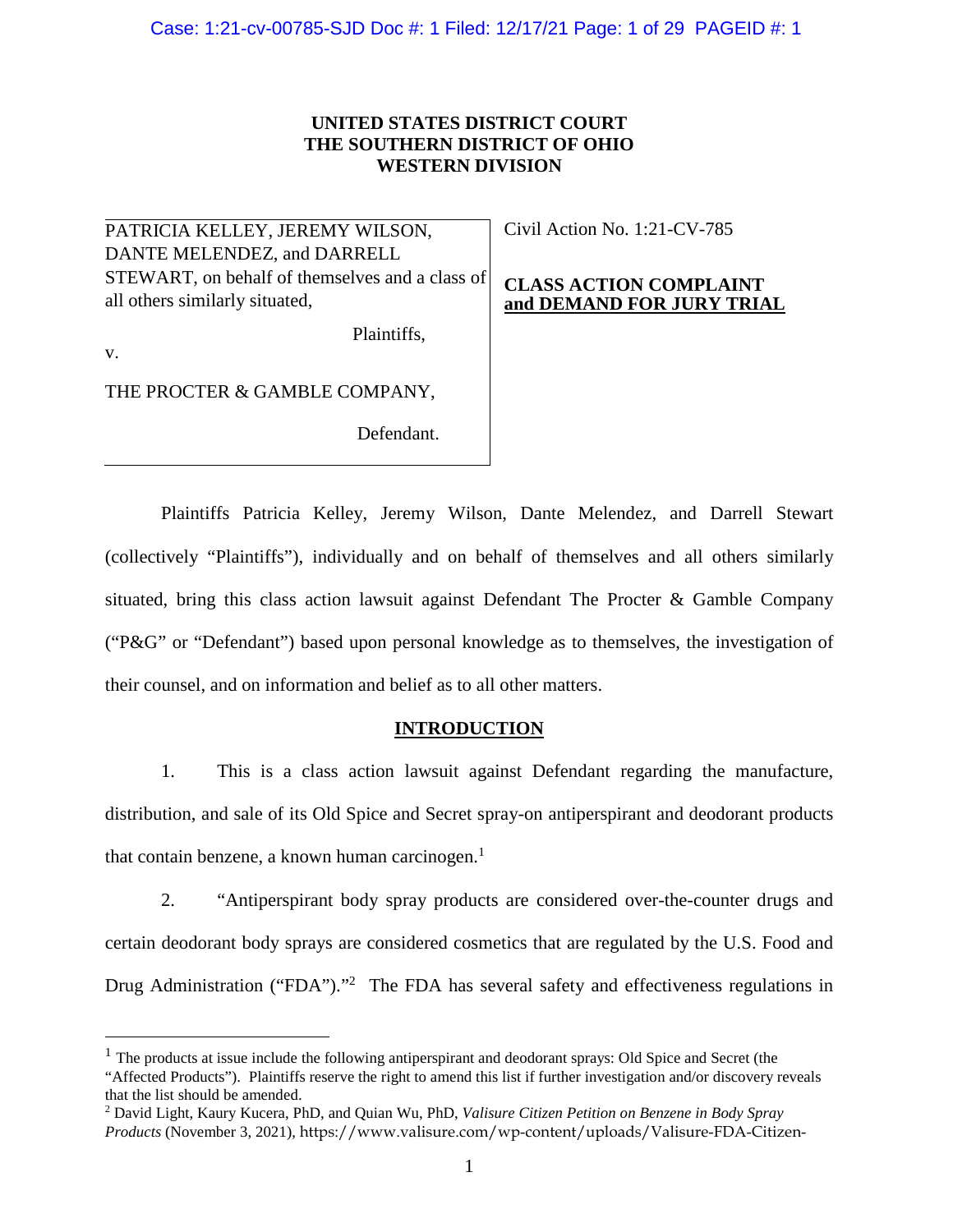### Case: 1:21-cv-00785-SJD Doc #: 1 Filed: 12/17/21 Page: 2 of 29 PAGEID #: 2

place that govern the manufacture and marketing of all antiperspirant and deodorant products, including safety data on its ingredients. $3$ 

3. On November 3, 2021, Valisure, an independent pharmacy that analyzes the safety of consumer products, filed a citizen petition with the FDA detailing its findings that it detected high levels of benzene in many body spray products, including several of Defendant's body spray products. Valisure called for the FDA to recall all batches of Defendant's body spray antiperspirant products that contained benzene on the basis that they are adulterated under Section 501 of the Federal Drug and Cosmetics Act ("FDCA") in violation of 21 U.S.C. § 351 and misbranded under Section 502 of the FDCA in violation of 21 U.S.C. § 352. Valisure also called for the FDA to recall all identified batches of deodorant body sprays containing benzene on the basis that, due to contamination with a known human carcinogen, the products are adulterated under Section 601 of the FDCA in violation of 21 U.S.C. § 361 and misbranded under Section 602 of the FDCA in violation of 21 U.S.C. § 362.

4. On November 23, 2021, twenty days after Valisure released its findings, P&G issued a recall of various Old Spice and Secret aerosol sprays with expiration dates through September 2023.<sup>4</sup> According to P&G's statement: "our investigation showed that traces of benzene came from the propellant that sprays the product out of the can."<sup>5</sup> P&G did not say when

 $\overline{a}$ 

<sup>3</sup> *FDA Authority Over Cosmetics: How Cosmetics Are Not FDA-Approved, but Are FDA-Regulated*, U.S. FOOD & DRUG ADMINISTRATION, https://www.fda.gov/cosmetics/cosmetics-laws-regulations/fda-authorityover-cosmetics-how-cosmetics-are-not-fda-approved-are-fda-regulated (last visited November 19, 2021).

Petition-on-Body-Spray-v4.0-1.pdf (last visited November 19, 2021); *See also* 21 C.F.R. § 350; 21 C.F.R. 362, *et seq.* 

<sup>4</sup> *P&G Issues Voluntary Recall of Specific Old Spice and Secret Aerosol Spray Antiperspirants and Old Spice Below Deck Aerosol Spray Products Due to Detection of Benzene*, U.S. Food & Drug Administration, [https://fda.gov/safety/recalls-market-withdrawals-saffety-alerts/pg-issues-voluntary-recall-specific](https://fda.gov/safety/recalls-market-withdrawals-saffety-alerts/pg-issues-voluntary-recall-specific-old-spice-and-secret-aerosol-spray-antiperspirants-and-old-spice)[old-spice-and-secret-aerosol-spray-antiperspirants-and-old-spice \(](https://fda.gov/safety/recalls-market-withdrawals-saffety-alerts/pg-issues-voluntary-recall-specific-old-spice-and-secret-aerosol-spray-antiperspirants-and-old-spice)last visited November 29, 2021).

<sup>5</sup> Bruce Y. Lee, *FDA: P&G Recalls Antiperspirant Sprays Due To Cancer Risk of Benzene*, Forbes.com, [https://www.forbes.com/sites/brucelee/2021/11/24/fda-pg-recalls-antiperspirants-body-sprays-due](https://www.forbes.com/sites/brucelee/2021/11/24/fda-pg-recalls-antiperspirants-body-sprays-due-to-cancer-risk-of-benzene/?sh=48b2403c4f32)[to-cancer-risk-of-benzene/?sh=48b2403c4f32](https://www.forbes.com/sites/brucelee/2021/11/24/fda-pg-recalls-antiperspirants-body-sprays-due-to-cancer-risk-of-benzene/?sh=48b2403c4f32) (last visited November 29, 2021).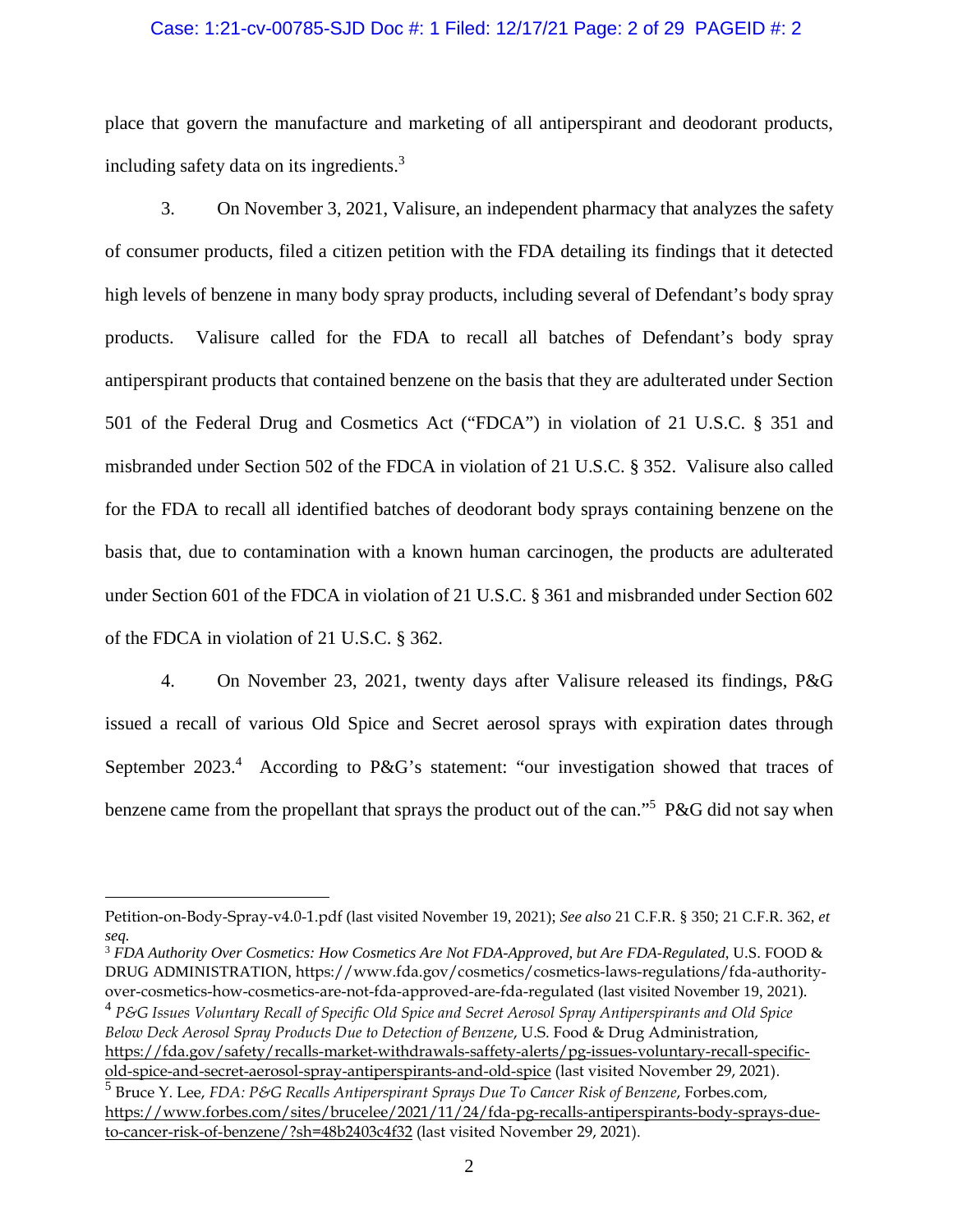### Case: 1:21-cv-00785-SJD Doc #: 1 Filed: 12/17/21 Page: 3 of 29 PAGEID #: 3

that investigation was conducted. P&G did not say if the investigation was conducted on its own, in collaboration with any of its manufacturing partners, or on its behalf by a third-party. Most significantly, P&G did not say when it first learned that benzene was in its products. As a result of P&G's use of benzene-contaminated supplies, eighteen products have been recalled by P&G, and in contradiction to the FDA's guidance on benzene, P&G claims the amount of benzene in the products "would not be expected to cause adverse health consequences" but "is conducting this recall out of an abundance of caution."<sup>6</sup>

5. Despite P&G's claim as to its relative harmlessness, benzene is a known human carcinogen. The World Health Organization ("WHO") and the International Agency for Research on Cancer ("IARC") have classified benzene as a Group 1 compound thereby defining it as "carcinogenic to humans."<sup>7</sup> Similarly, the Department of Health and Human Services ("DHHS") has determined that benzene causes cancer in humans.<sup>8</sup> Benzene exposure has been linked with acute lymphocytic leukemia, chronic lymphocytic leukemia, multiple myeloma, and non-Hodgkin lymphoma.<sup>9</sup>

6. The presence of benzene in a spray "may be an even bigger problem" than when it is present in a product like lotions or hand sanitizers.<sup>10</sup> "[A] spray can end up lingering in the air long after you've finished" using the product, and "[a]nyone who walks into the bathroom, the

7 *IARC Monographs on the Identification of Carcinogenic Hazards to Humans: List of Classifications*, INTERNATIONAL AGENCY FOR RESEARCH ON CANCER, WORLD HEALTH ORGANIZATION, https://monographs.iarc.who.int/list-of-classifications (last visited November 19, 2021). <sup>8</sup> *Facts About Benzene,* CENTERS FOR DISEASE CONTROL AND PREVENTION (April 4, 2018) https://emergency.cdc.gov/agent/benzene/basics/facts.asp (last visited November 19, 2021).

 $\overline{a}$ 

<sup>9</sup> *Benzene and Cancer Ris*k, AMERICAN CANCER SOCIETY https://www.cancer.org/cancer/cancercauses/benzene.html (last visited November 19, 2021).

<sup>6</sup> *P&G Issues Voluntary Recall of Specific Old Spice and Secret Aerosol Spray Antiperspirants and Old Spice Below Deck Aerosol Spray Products Due to Detection of Benzene*, U.S. Food & Drug Administration, [https://fda.gov/safety/recalls-market-withdrawals-saffety-alerts/pg-issues-voluntary-recall-specific](https://fda.gov/safety/recalls-market-withdrawals-saffety-alerts/pg-issues-voluntary-recall-specific-old-spice-and-secret-aerosol-spray-antiperspirants-and-old-spice)[old-spice-and-secret-aerosol-spray-antiperspirants-and-old-spice \(](https://fda.gov/safety/recalls-market-withdrawals-saffety-alerts/pg-issues-voluntary-recall-specific-old-spice-and-secret-aerosol-spray-antiperspirants-and-old-spice)last visited November 29, 2021).

<sup>10</sup> Bruce Y. Lee, *FDA: P&G Recalls Antiperspirant Sprays Due To Cancer Risk of Benzene*, Forbes.com, [https://www.forbes.com/sites/brucelee/2021/11/24/fda-pg-recalls-antiperspirants-body-sprays-due](https://www.forbes.com/sites/brucelee/2021/11/24/fda-pg-recalls-antiperspirants-body-sprays-due-to-cancer-risk-of-benzene/?sh=48b2403c4f32)[to-cancer-risk-of-benzene/?sh=48b2403c4f32](https://www.forbes.com/sites/brucelee/2021/11/24/fda-pg-recalls-antiperspirants-body-sprays-due-to-cancer-risk-of-benzene/?sh=48b2403c4f32) (last visited November 29, 2021).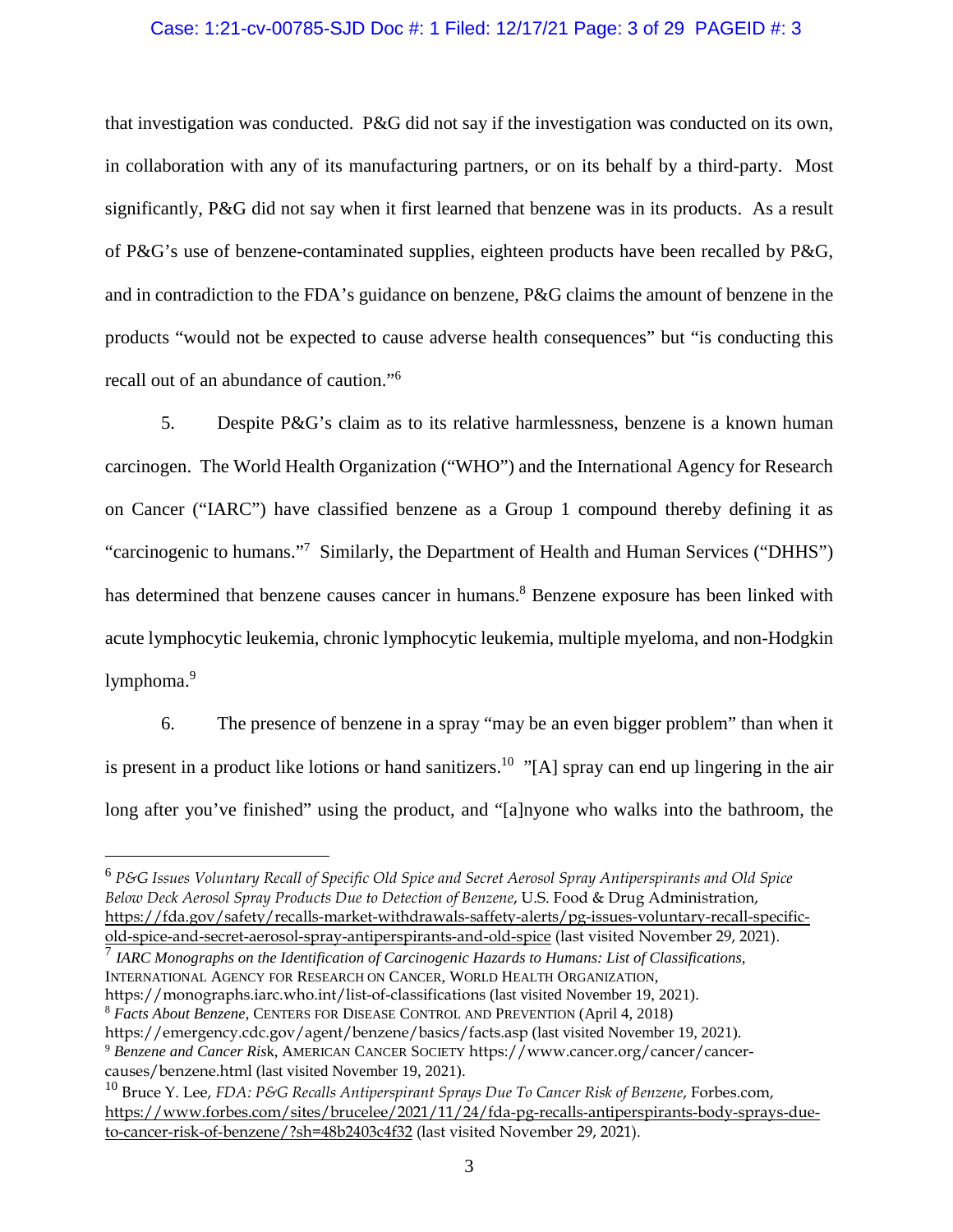### Case: 1:21-cv-00785-SJD Doc #: 1 Filed: 12/17/21 Page: 4 of 29 PAGEID #: 4

office . . . or wherever you've groomed yourself may then inhale the persistent mist or get it in their eyes or on their skin."<sup>11</sup> Thus, benzene in aerosol products "may be posing a recurrent danger" for both you and those around you."<sup>12</sup>

7. According to Valisure, because many of the products it tested did not contain detectable levels of benzene, it appears that benzene is not a requisite component of manufacturing or packaging body sprays.<sup>13</sup> As such, "any significant detection of benzene should be deemed unacceptable."<sup>14</sup>

8. David Light, Founder and CEO of Valisure stated that "[t]he presence of this known human carcinogen in body spray products regularly used by adults and adolescents in large volumes makes this finding especially troubling[.]"<sup>15</sup>

9. The presence of benzene in the Affected Products is not disclosed on the Affected Products' labels. In fact, P&G states on its website that it does not use benzene in its products.<sup>16</sup> Therefore, Plaintiffs, by use of reasonable care, could not have discovered that the Affected Products were contaminated with benzene.

10. Plaintiffs and Class members purchased the Affected Products with the expectation that the products were safe, including free of carcinogens. Because Defendant sold products to consumers that contain dangerous levels of benzene, Plaintiffs and the Classes were deprived of the benefit of their bargain.

 $\overline{a}$ 

<sup>11</sup> *Id.*

 $12 \, \text{Id}$ 

<sup>13</sup> David Light, Kaury Kucera, PhD, and Quian Wu, PhD, *Valisure Citizen Petition on Benzene in Body Spray Products* (November 3, 2021), https://www.valisure.com/wp-content/uploads/Valisure-FDA-Citizen-Petition-on-Body-Spray-v4.0-1.pdf (last visited November 19, 2021).

<sup>14</sup> *Id.* 

<sup>15</sup> *Id.*

<sup>&</sup>lt;sup>16</sup> Ingredient choices and how we make them, https://us.pg.com/ingredients/ (last visited November 19, 2021).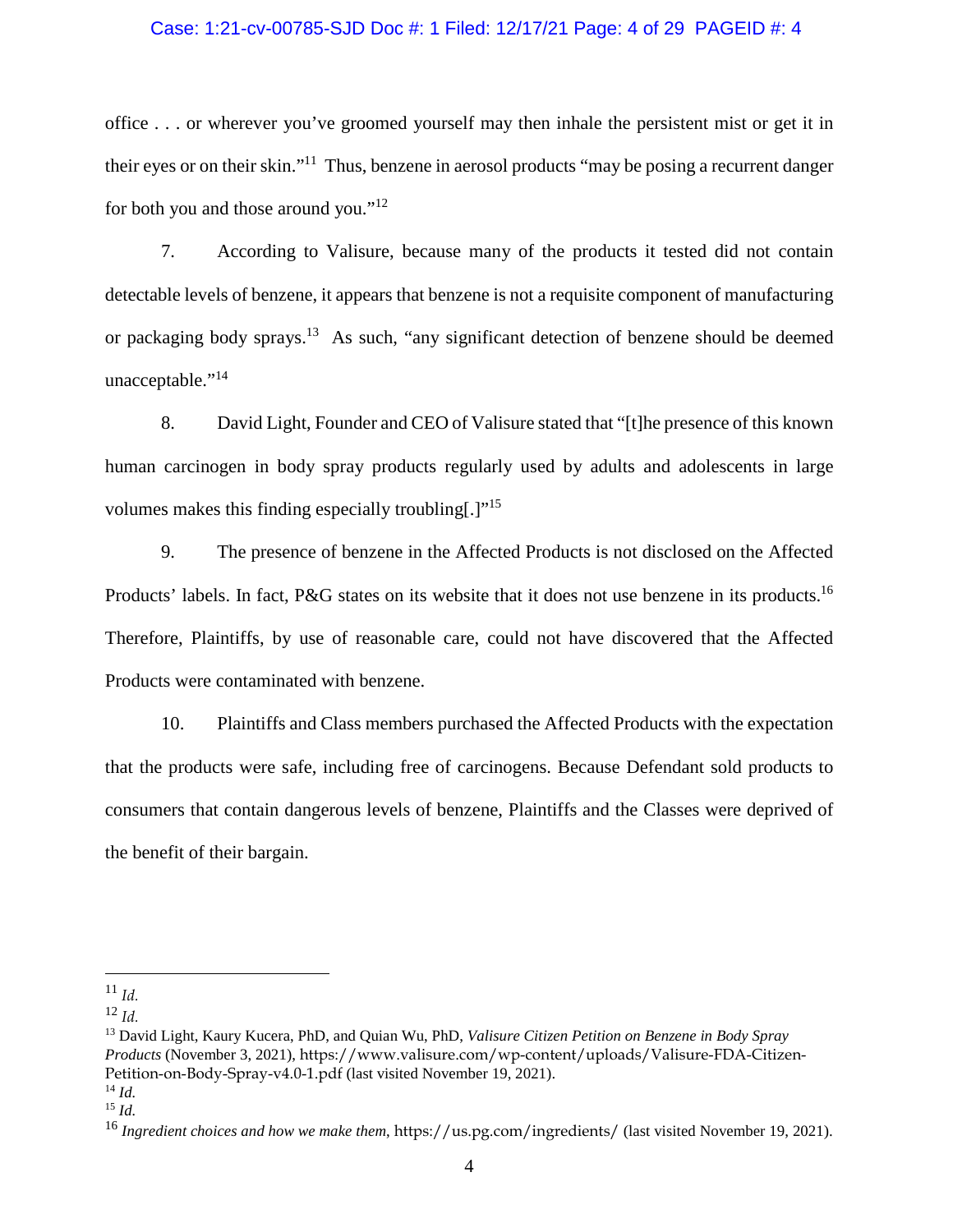### Case: 1:21-cv-00785-SJD Doc #: 1 Filed: 12/17/21 Page: 5 of 29 PAGEID #: 5

11. In order to prevent Defendant from selling misbranded, illegal, and dangerous products in the future, Plaintiffs seek injunctive relief including, but not limited to requiring Defendant to improve internal testing protocols and also requiring independent testing of its products to ensure that its body spray products are free of benzene before they are sold.

12. Accordingly, Plaintiffs bring this action on behalf of themselves and the Class for equitable relief and to recover damages and restitution for: (i) breach of express warranty; (ii) violations of the Delaware Consumer Fraud Act, 6 Del. Code § 2513 *et seq*.; (iii) violations of the Kentucky Consumer Protection Act, Ky. Rev. Stat. § 367.110. *et seq*.; (iv) violations of the Ohio Consumer Sales Practices Act, Ohio Rev. Code § 1345.01, *et seq.*; (v) violations of the Texas Deceptive Trade Practices and Consumer Protection Act, Tex. Bus. And Com. Code § 17.41, *et seq.*; and (vi) unjust enrichment.

#### **PARTIES**

13. Plaintiff Patricia Kelley is a resident and citizen of the state of Ohio. Between 2019 and November 2021, Ms. Kelley purchased Secret Aerosol Powder Fresh spray-on antiperspirant on a regular basis for personal use. Ms. Kelley purchased the Secret Aerosol Powder Fresh sprayon antiperspirant from a CVS retail store located in Milford, Ohio, and from other retail stores including a local Walgreens. When purchasing the Secret Powder Fresh spray-on antiperspirant, Ms. Kelley reviewed the accompanying labels and disclosures, and understood them as representations and warranties by Defendant that the product was properly manufactured, free from defects, and safe for its intended use. Ms. Kelley relied on these representations and warranties in deciding to purchase the product and these representations and warranties were part of the basis of the bargain in that she would not have purchased the Secret Aerosol Powder Fresh spray-on antiperspirant from Defendant if she had known that it was not, in fact, properly manufactured, free from defects, or safe for its intended use.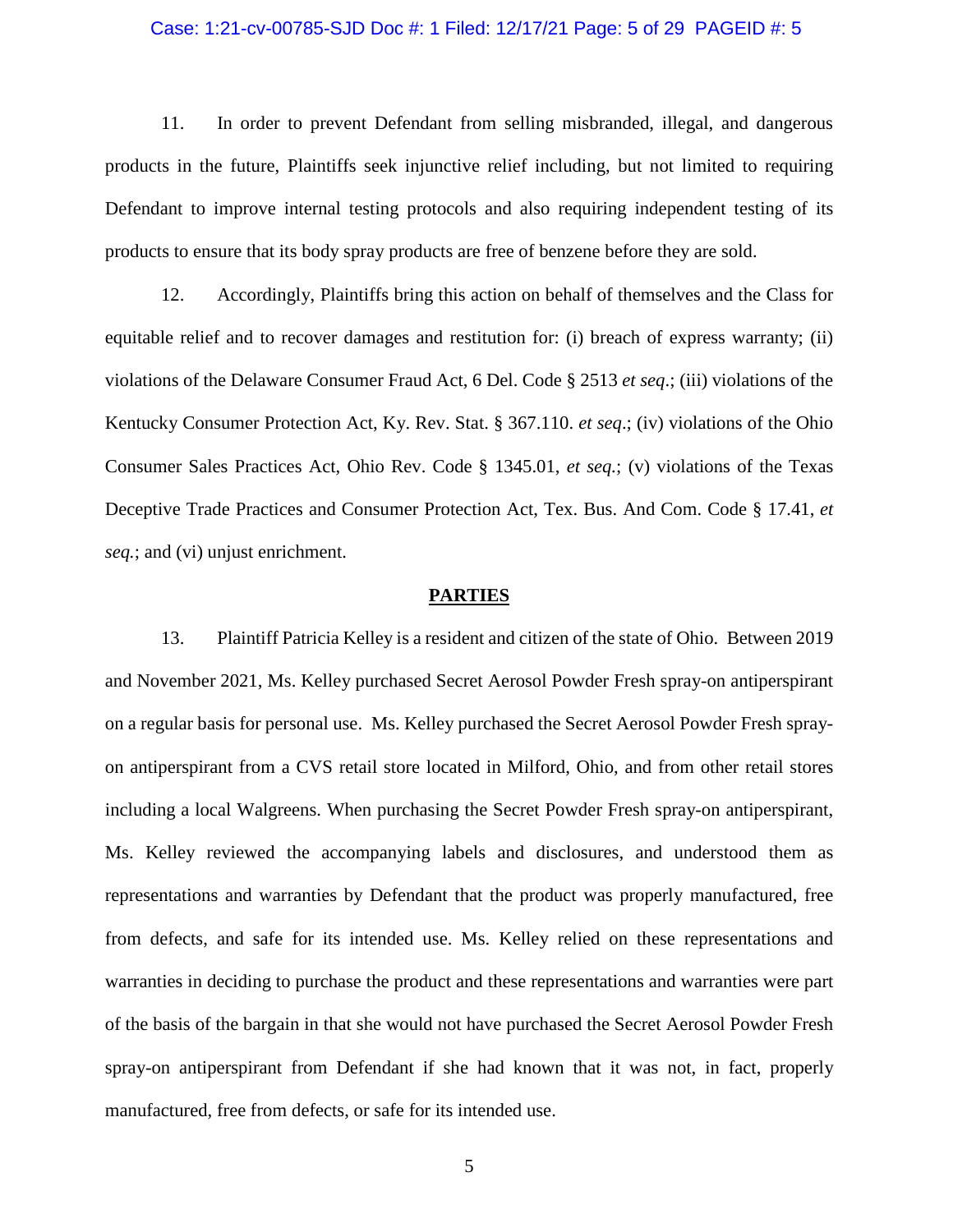### Case: 1:21-cv-00785-SJD Doc #: 1 Filed: 12/17/21 Page: 6 of 29 PAGEID #: 6

14. Plaintiff Jeremy Wilson is a resident and citizen of the state of Kentucky. Between March 2018 and December 2020, Mr. Wilson purchased Old Spice spray-on antiperspirant approximately three times per month. Mr. Wilson purchased the Affected Products from a Walmart retail store located in Elizabethtown, Kentucky, a Target retail store located in Elizabethtown, Kentucky, and a Dollar General retail store located in Rineyville, Kentucky. When purchasing the Affected Products, Mr. Wilson reviewed the accompanying labels and disclosures, and understood them as representations and warranties by Defendant that the products were properly manufactured, free from defects, and safe for their intended use. Mr. Wilson relied on these representations and warranties in deciding to purchase the products and these representations and warranties were part of the basis of the bargain in that he would not have purchased the Affected Products from Defendant if he had known that they were not, in fact, properly manufactured, free from defects, or safe for their intended use.

15. Plaintiff Dante Melendez is a resident and citizen of the state of Kentucky. Beginning in early 2020 and through 2021, Mr. Melendez regularly purchased Old Spice spray-on antiperspirant/deodorant and Secret spray-on antiperspirant/deodorant. Mr. Melendez purchased the Affected Products from Walmart, Walgreens, and H-E-B Grocery retail stores located in Waco and Bellmead, Texas. When purchasing the Affected Products, Mr. Melendez reviewed the accompanying labels and disclosures, and understood them as representations and warranties by Defendant that the products were properly manufactured, free from defects, and safe for their intended use. Mr. Melendez relied on these representations and warranties in deciding to purchase the products and these representations and warranties were part of the basis of the bargain in that he would not have purchased the Affected Products from Defendant if he had known that they were not, in fact, properly manufactured, free from defects, or safe for their intended use.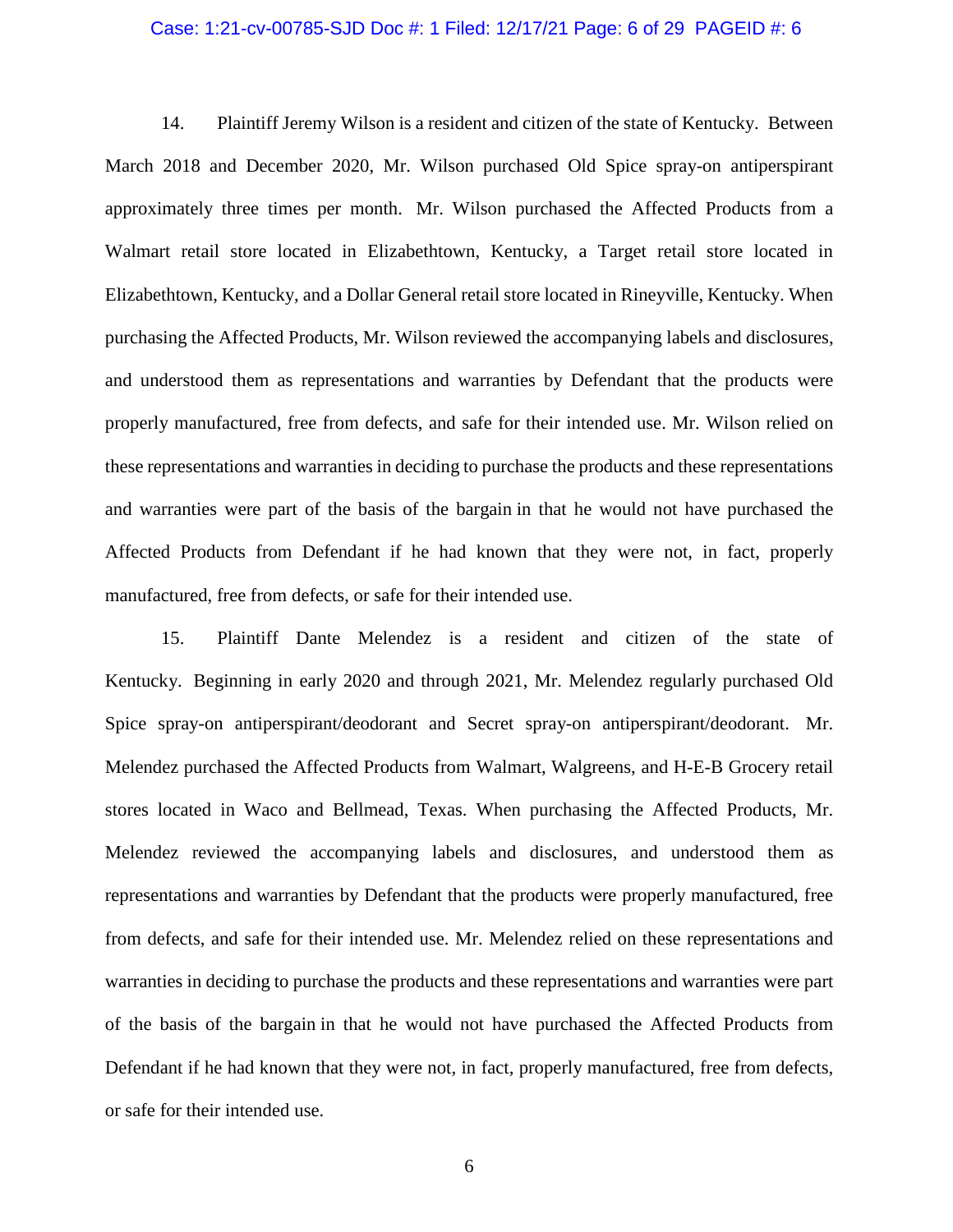### Case: 1:21-cv-00785-SJD Doc #: 1 Filed: 12/17/21 Page: 7 of 29 PAGEID #: 7

16. Plaintiff Darrell Stewart is a resident and citizen of the state of Delaware. Beginning in 2019 and through 2021, Mr. Stewart purchased Old Spice spray-on antiperspirant/deodorant and Secret spray-on antiperspirant/deodorant on a monthly basis during the summer months. Mr. Stewart purchased the Affected Products from Walmart, Walgreens, and Rite Aid retail stores located in Georgetown, Lewes, and Rehoboth, Delaware. When purchasing the Affected Products, Mr. Stewart reviewed the accompanying labels and disclosures, and understood them as representations and warranties by Defendant that the products were properly manufactured, free from defects, and safe for their intended use. Mr. Stewart relied on these representations and warranties in deciding to purchase the products and these representations and warranties were part of the basis of the bargain in that he would not have purchased the Affected Products from Defendant if he had known that they were not, in fact, properly manufactured, free from defects, or safe for their intended use.

17. Defendant P&G is an Ohio corporation with its principal place of business and headquarters located at One Procter & Gamble Plaza in Cincinnati, Ohio. At all relevant times hereto, Defendant was engaged in manufacturing, marketing, distributing, and advertising the Affected Products throughout the United States. Defendant created and/or authorized the false and misleading advertising and labeling of the Affected Products.

#### **JURISDICTION AND VENUE**

18. This Court has jurisdiction over this action pursuant to 28 U.S.C. § 1332(d) because there are more than 100 Class members; the aggregate amount in controversy exceeds \$5,000,000.00, exclusive of interest, fees, and costs; and at least one Class member is a citizen of a state different from the Defendant.

19. This Court has personal jurisdiction over Defendant because Defendant is headquartered in this State and regularly sells and markets its product in this State. Defendant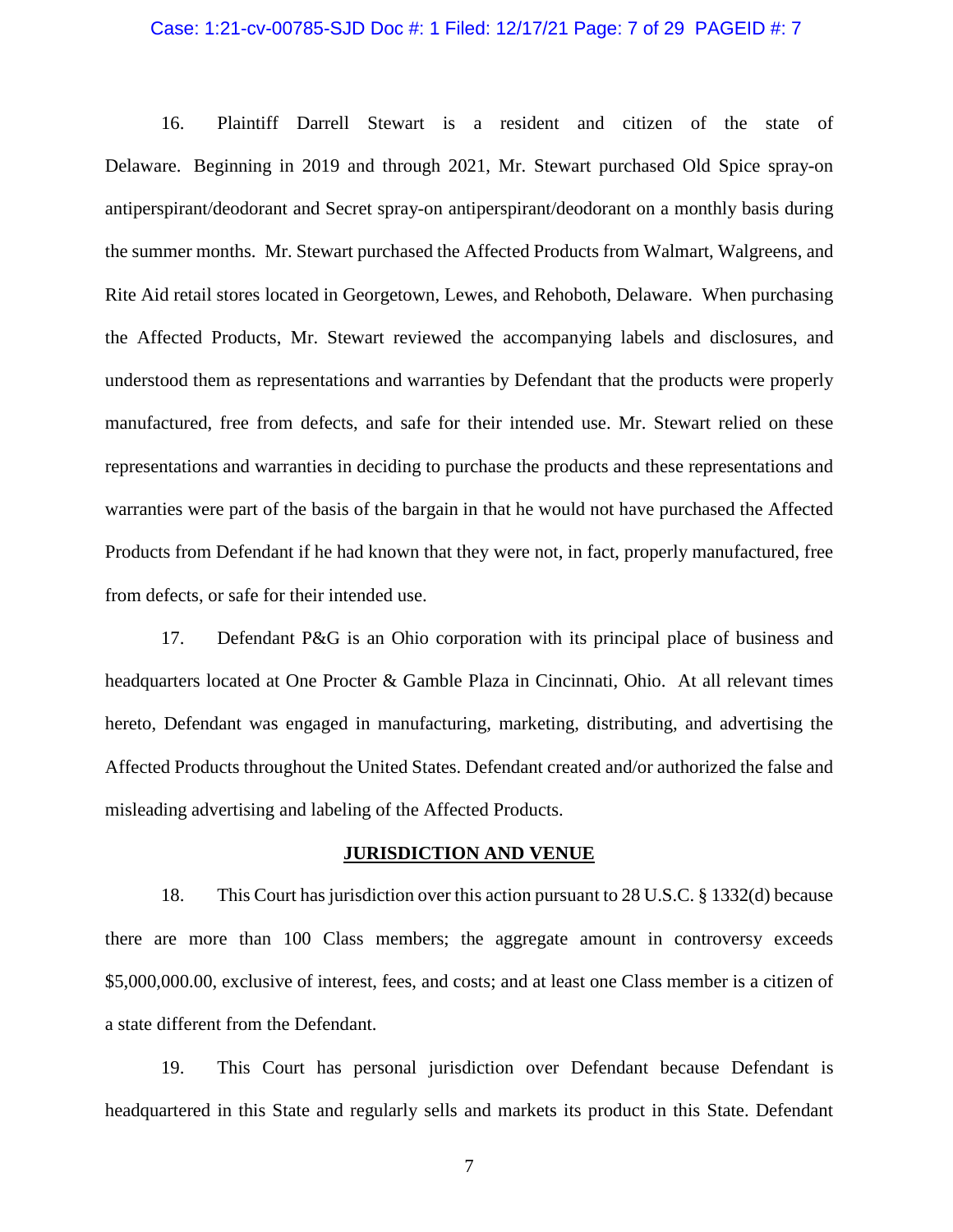### Case: 1:21-cv-00785-SJD Doc #: 1 Filed: 12/17/21 Page: 8 of 29 PAGEID #: 8

derives substantial revenue from sales of its products in this State, with knowledge that its products are being marketed and sold for use in this State.

20. Venue is proper in this District pursuant to 28 U.S.C. § 1391 because Defendant is headquartered here and conducts substantial business in this District.

### **FACTUAL ALLEGATIONS**

### A. **The Dangers of Benzene**

 $\overline{a}$ 

21. According to the U.S. Centers for Disease Control and Prevention ("CDC"), the U.S. Department of Health and Human Services has determined that benzene causes cancer in humans. Similarly, the WHO and the IARC have classified benzene as a Group 1 compound thereby defining it as "carcinogenic to humans."<sup>17</sup>

22. The NIOSH and CDC identify "exposure routes" for benzene to include: "inhalation, skin absorption, ingestion, skin and/or eye contact."<sup>18</sup>

23. The NIOSH and CDC identify "target organs" associated with human exposure to benzene to include: "eyes, skin, respiratory system, blood, central nervous system, bone marrow.<sup>19</sup>

24. The CDC warns that "[b]enzene works by causing cells not to work correctly. For example, it can cause bone marrow not to produce enough red blood cells, which can lead to anemia. Also, it can damage the immune system by changing blood levels of antibodies and causing the loss of white blood cells."<sup>20</sup>

25. As for "where benzene is found and how it is used," the CDC states that "[s]ome industries use benzene to make other chemicals that are used to make plastics, resins, and nylon

<sup>17</sup> David Light, Kaury Kucera, PhD, and Quian Wu, PhD, *Valisure Citizen Petition on Benzene in Body Spray Products* (November 3, 2021), https://www.valisure.com/wp-content/uploads/Valisure-FDA-Citizen-Petition-on-Body-Spray-v4.0-1.pdf (last visited November 19, 2021).

<sup>18</sup> *NIOSH Pocket Guide to Chemical Hazards: Benzene*, CENTERS FOR DISEASE CONTROL AND PREVENTION, https://www.cdc.gov/niosh/npg/npgd0049.html (last visited November 19, 2021).  $^{19}$   $\dot{Id}$ .

<sup>20</sup> *Facts About Benzene,* CENTERS FOR DISEASE CONTROL AND PREVENTION (April 4, 2018) https://emergency.cdc.gov/agent/benzene/basics/facts.asp (last visited November 19, 2021).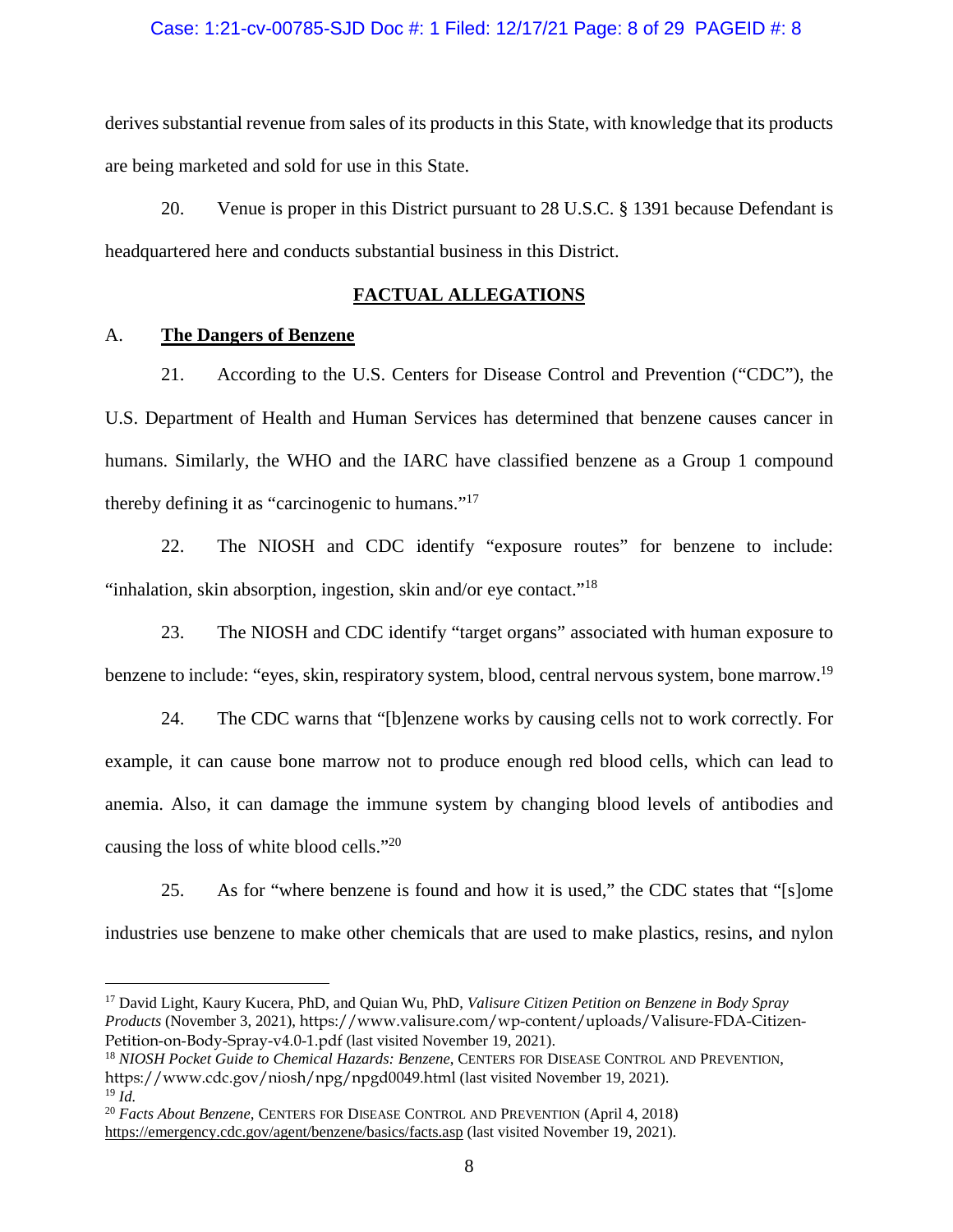### Case: 1:21-cv-00785-SJD Doc #: 1 Filed: 12/17/21 Page: 9 of 29 PAGEID #: 9

and synthetic fibers. Benzene is also used to make some types of lubricants, rubbers, dyes, detergents, drugs, and pesticides."<sup>21</sup>

26. The CDC has stated that ways in which people "could be exposed to benzene" include:

- Outdoor air contains low levels of benzene from tobacco smoke, gas stations, motor vehicle exhaust, and industrial emissions.
- Indoor air generally contains levels of benzene higher than those in outdoor air. The benzene in indoor air comes from products that contain benzene such as glues, paints, furniture wax, and detergents.
- The air around hazardous waste sites or gas stations can contain higher levels of benzene than in other areas.
- Benzene leaks from underground storage tanks or from hazardous waste sites containing benzene can contaminate well water.
- People working in industries that make or use benzene may be exposed to the highest levels of it.
- A major source of benzene exposure is tobacco smoke.<sup>22</sup>

27. A 2010 study titled "Advances in Understanding Benzene Health Effects and Susceptibility" summarized the epidemiological studies of the carcinogenic effects of benzene exposure and an overview of the hematotoxic effects of benzene.<sup>23</sup> The 2010 study concluded:

- a. There is probably no safe level of exposure to benzene, and all exposures constitute some risk in a linear, if not supralinear, and additive fashion.
- b. Exposure to benzene can lead to multiple alterations that contribute to the leukemogenic process, indicating a multimodal mechanism of action.

 $\overline{a}$  $^{21}$  *Id.* 

 $22$  *Id.* 

<sup>&</sup>lt;sup>23</sup> Martyn T. Smith, *Advances in Understanding Benzene Health Effects and Susceptibility*, ANNUAL REVIEWS, Vol. 31:133-148 (April 21, 2010)

https://www.annualreviews.org/doi/full/10.1146/annurev.publhealth.012809.103646 (last visited November 19, 2021).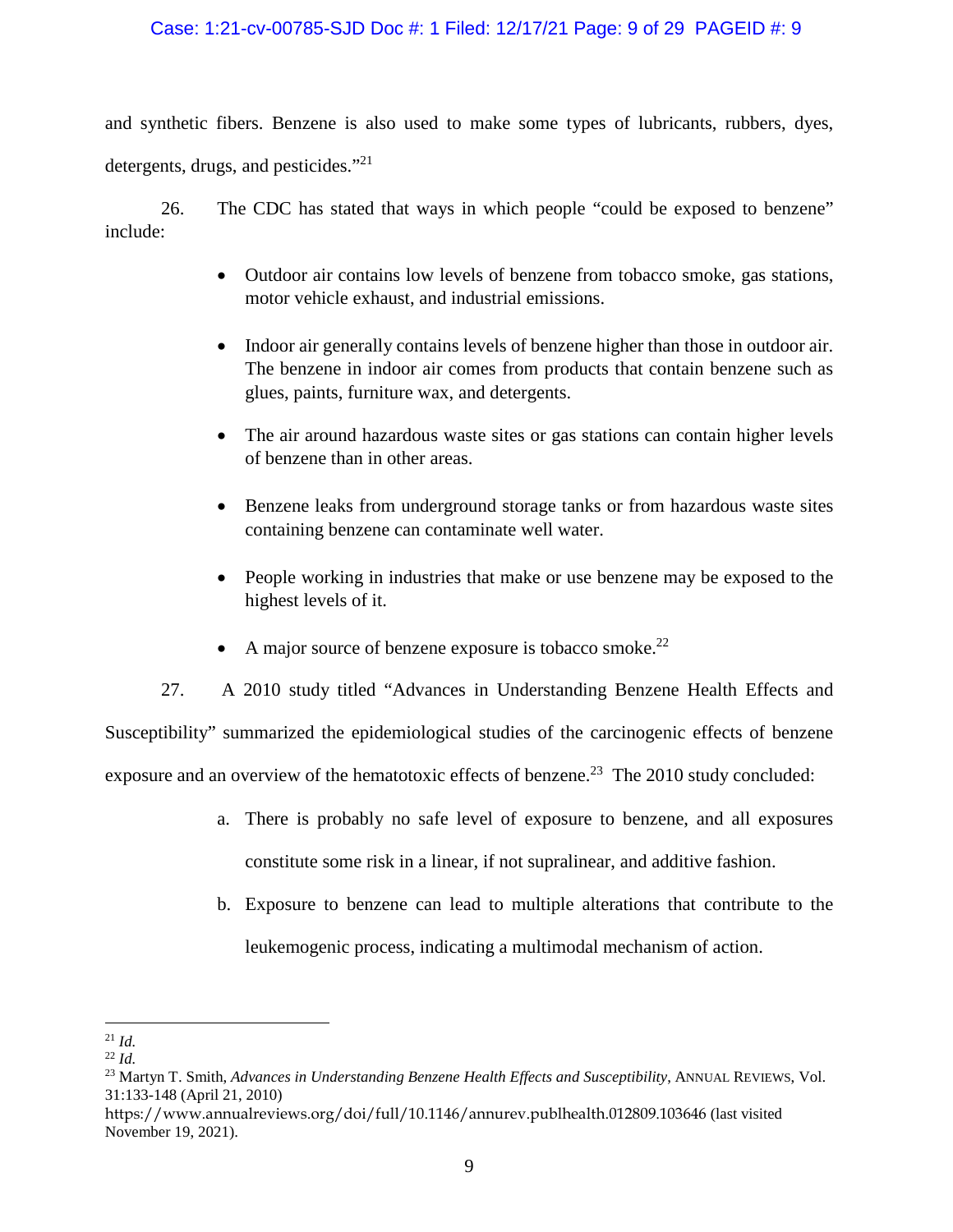c. Benzene is a ubiquitous chemical in our environment that causes acute leukemia and probably other hematological cancers.

28. The FDA currently recognizes the danger of benzene and, as a result, has claimed it should not be used in the manufacture of any component of a drug product due to its unacceptable toxicity effect. $24$ 

29. Where the use of benzene or other Class 1 solvents is *unavoidable*, the FDA has stated that the levels should be restricted, and benzene is restricted under such guidance to 2 parts per million ("ppm").<sup>25</sup>

30. Because many of the products Valisure tested did not contain detectable levels of benzene, it does not appear that benzene use is unavoidable for their manufacture.<sup>26</sup> As such, "[a]ny significant detection of benzene should be deemed unacceptable."<sup>27</sup>

31. The FDA regulates antiperspirants to ensure that they meet safety and effectiveness standards. *See* 21 CFR §§ 350.1. The FDA has also identified acceptable active ingredients for products labeled as antiperspirant.<sup>28</sup> Benzene is not one of those acceptable ingredients.<sup>29</sup>

32. As such, the presence of this known human carcinogen in body spray products widely used makes the presence of benzene in body spray products especially troubling.

 $\overline{a}$ 

<sup>24</sup> David Light, Kaury Kucera, PhD, and Quian Wu, PhD, *Valisure Citizen Petition on Benzene in Body Spray Products* (November 3, 2021), https://www.valisure.com/wp-content/uploads/Valisure-FDA-Citizen-Petition-on-Body-Spray-v4.0-1.pdf (last visited November 19, 2021).

 $^{25}$  *Id.* 

<sup>26</sup> David Light, Kaury Kucera, PhD, and Quian Wu, PhD, *Valisure Citizen Petition on Benzene in Body Spray Products* (November 3, 2021), https://www.valisure.com/wp-content/uploads/Valisure-FDA-Citizen-Petition-on-Body-Spray-v4.0-1.pdf (last visited November 19, 2021).

 $^{27}$  *Id.* 

<sup>28</sup> 21 CFR § 350.10*.* 

<sup>29</sup> *Id.*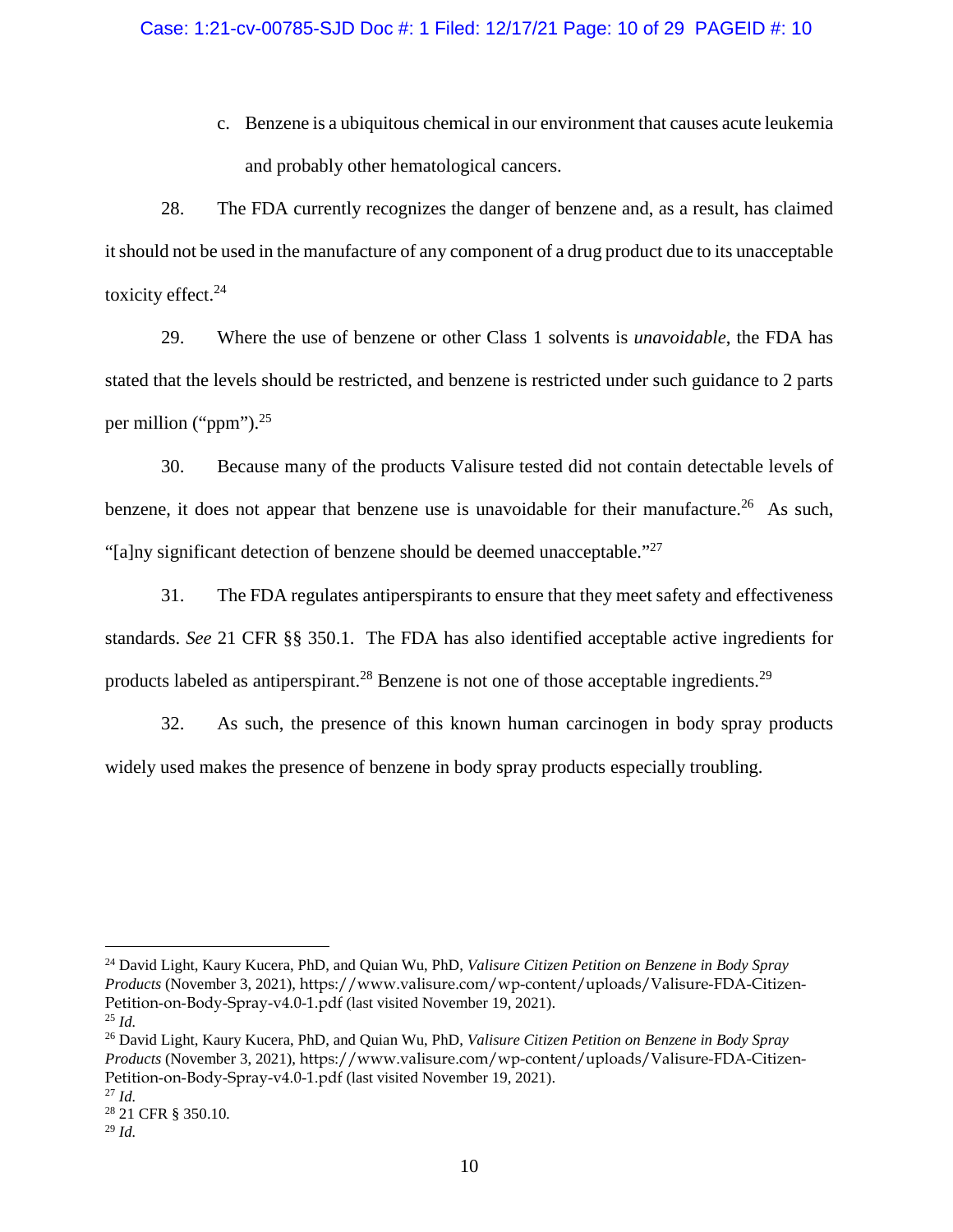Case: 1:21-cv-00785-SJD Doc #: 1 Filed: 12/17/21 Page: 11 of 29 PAGEID #: 11

### **B. The Valisure Lab Report Identified High Levels of Benzene In Defendant's Products**

33. Valisure analyzed 108 unique batches from 30 brands of deodorant and antiperspirant aerosol products.

34. Valisure identified twenty-four body spray products or product line batches which contained levels of benzene at 2 ppm or higher. Ten of the twenty-four batches are manufactured by P&G:

| <b>Brand</b> | <b>UPC</b>   | Lot         | <b>Expiration</b> | Type           | <b>Description</b>                                                             | <b>API</b>                               | <b>Percent</b><br><b>API</b> | Average<br>ppm  | <b>96 St</b><br>Dev |
|--------------|--------------|-------------|-------------------|----------------|--------------------------------------------------------------------------------|------------------------------------------|------------------------------|-----------------|---------------------|
| Old Spice    | 012044001912 | 11671458SO  | 06/2023           | Antiperspirant | Pure Sport                                                                     | Aluminum<br>Chlorohydrate<br>(Anhydrous) | 23                           | 17.7            | 12%                 |
| Old Spice    | 012044001912 | 11671458SB  | 06/2023           | Antiperspirant | Pure Sport                                                                     | Aluminum<br>Chlorohydrate<br>(Anhydrous) | 23                           | 17.4<br>$14.1*$ | 8%                  |
| Secret       | 037000711087 | 11721458SG  | 06/2023           | Antiperspirant | Powder Fresh, 24 HR<br>Aerosol                                                 | Aluminum<br>Chlorohydrate<br>(Anhydrous) | 24                           | 16.2<br>$13.1*$ | 17%                 |
| Secret       | 037000711087 | 11701458SH  | 06/2023           | Antiperspirant | Powder Fresh, 24 HR<br>Aerosol                                                 | Aluminum<br>Chlorohydrate<br>(Anhydrous) | 24                           | 16.1            | 16%                 |
| Tag          | 850007395421 | M 21075     | Unknown           | Deodorant      | Midnight, Fine Fragrance<br>Body Spray, Long<br><b>Lasting Scent</b>           | N/A (Cosmetic<br>Product)                | N/A                          | 14.1            | 28%                 |
| Secret       | 037000711094 | 12181458SD  | 08/2023           | Antiperspirant | Powder Fresh, 24 HR<br>Aerosol                                                 | Aluminum<br>Chlorohydrate<br>(Anhydrous) | 24                           | 12.5            | 12%                 |
| Sure         | 883484002278 | $(L)$ 21175 | 05/2023           | Antiperspirant | Lasts All Day,<br>Unscented, Aerosol                                           | Aluminum<br>Chlorohydrate<br>(Anhydrous) | 10                           | 11.1<br>$6.41*$ | 14%                 |
| Equate       | 681131346443 | 1E05        | 05/2023           | Antiperspirant | Dry Spray, Cucumber                                                            | Aluminum<br>Chlorohydrate                | 20.2                         | 6.15<br>$3.21*$ | 5%                  |
| Old Spice    | 037000695707 | 246144504   | Unknown           | Deodorant      | Below Deck, Powder<br>Spray, Feel Drier &<br>Cleaner, Down Below,<br>Fresh Air | N/A (Cosmetic<br>Product)                | N/A                          | 5.22<br>$6.52*$ | 3%                  |
| Suave        | 079400751508 | 07151AD14   | 07/2023           | Antiperspirant | 24 Hour Protection.<br>Powder, Aerosol                                         | Aluminum<br>Chlorohydrate                | 19.1                         | 5.21            | 4%                  |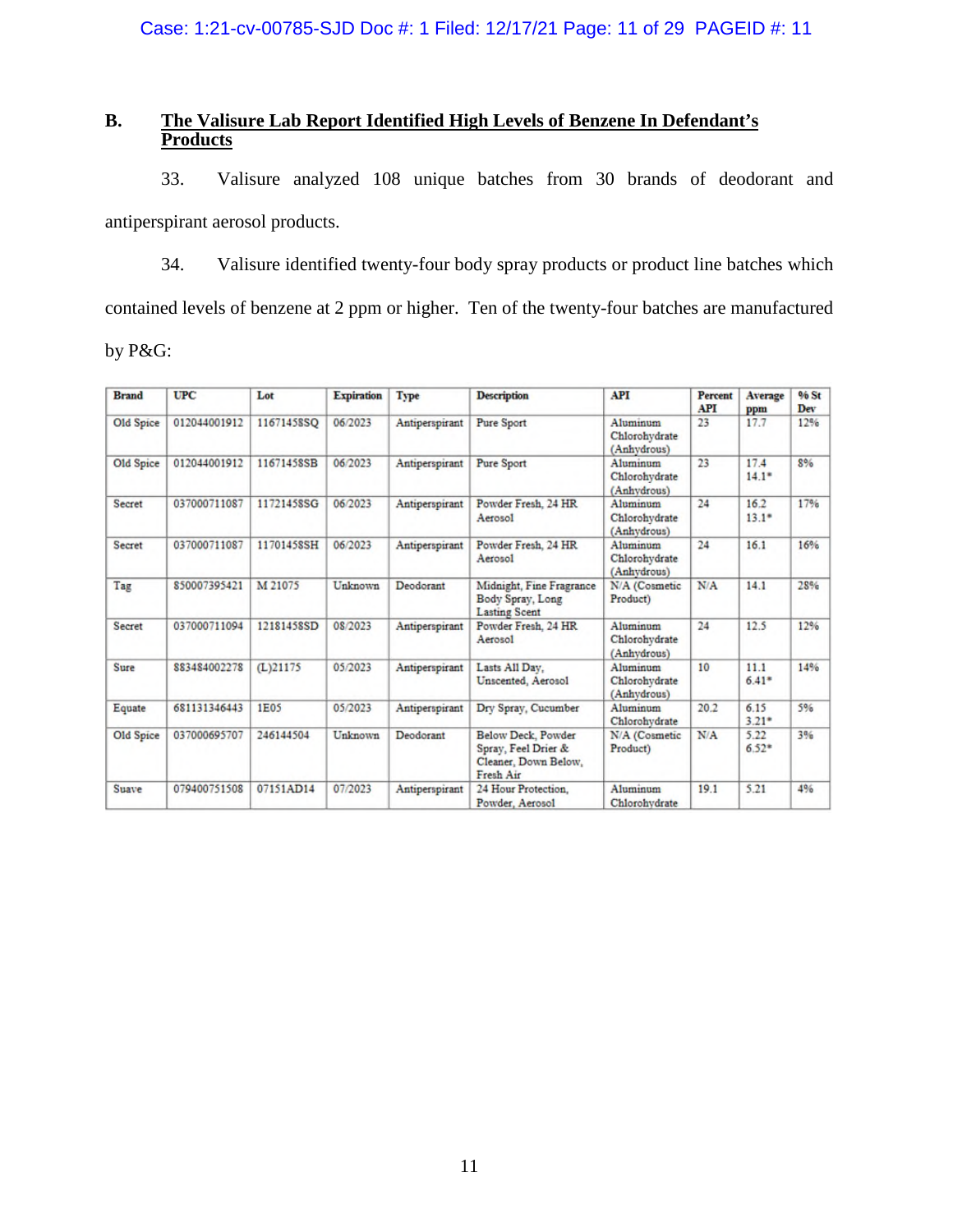### Case: 1:21-cv-00785-SJD Doc #: 1 Filed: 12/17/21 Page: 12 of 29 PAGEID #: 12

| Right<br>Guard | 017000068060 | O405410200  | Unknown | Antiperspirant | Sport, Fresh, Up To 48<br><b>HR</b> Odor Protection                         | Aluminum<br>Chlorohydrate                | 20   | 5.00<br>$5.07*$ | 10% |
|----------------|--------------|-------------|---------|----------------|-----------------------------------------------------------------------------|------------------------------------------|------|-----------------|-----|
| Secret         | 037000798842 | 11091458SN  | 04/2023 | Antiperspirant | Cool Light & Airy<br>Smooth Feel, Dry Spray,<br>48 Hour Freshness, Rose     | Aluminum<br>Chlorohydrate<br>(Anhydrous) | 23.5 | 4.85            | 6%  |
| Old Spice      | 037000730347 | 11001458SC  | 04/2023 | Antiperspirant | Sweat Defense, Stronger<br>Swagger, Dry Spray,<br>Sweat & Odor Protection   | Aluminum<br>Chlorohydrate                | 23.5 | 4.54            | 24% |
| Brut           | 827755070108 | $(L)$ 21155 | 05/2023 | Antiperspirant | Classic, 24 Hr Protection                                                   | Aluminum<br>Chlorohydrate                | 20.9 | 4.13            | 796 |
| Sure           | 883484002278 | 21172       | 05/2023 | Antiperspirant | Lasts All Day,<br>Unscented, Aerosol                                        | Aluminum<br>Chlorohydrate<br>(Anhydrous) | 10   | 3.59            | 35% |
| Old Spice      | 012044001912 | 12631458SB  | 09/2023 | Antiperspirant | Pure Sport                                                                  | Aluminum<br>Chlorohydrate<br>(Anhydrous) | 23   | 3.34            | 16% |
| Right<br>Guard | 017000068060 | O610900732  | Unknown | Antiperspirant | Sport, Fresh, Up To 48<br><b>HR</b> Odor Protection                         | Aluminum<br>Chlorohydrate                | 20   | 2.61            | 16% |
| Secret         | 037000798842 | 11991458SR  | 07/2023 | Antiperspirant | Cool Light & Airy<br>Smooth Feel, Dry Spray,<br>48 Hour Freshness, Rose     | Aluminum<br>Chlorohydrate<br>(Anhydrous) | 23.5 | 2.58            | 20% |
| Tag            | 854152008786 | 0252020203  | Unknown | Deodorant      | Sport, Fearless, Fine<br>Fragrance Body Spray,<br><b>Long Lasting Scent</b> | N/A (Cosmetic<br>Product)                | N/A  | 2.53            | 46% |
| Sure           | 883484002278 | (L)21099    | 03/2023 | Antiperspirant | Lasts All Day,<br>Unscented, Aerosol                                        | Aluminum<br>Chlorohydrate<br>(Anhydrous) | 10   | 2.36            | 9%  |
| Brut           | 827755070085 | $(L)$ 21167 | 05/2023 | Antiperspirant | Classic, 24 Hr Protection                                                   | Aluminum<br>Chlorohydrate                | 20.9 | 2.34<br>$2.47*$ | 4%  |
| Tag            | 854152008762 | 0252035602  | Unknown | Deodorant      | Sport, Dominate, Fine<br>Fragrance Body Spray,<br>Long Lasting Scent        | N/A (Cosmetic<br>Product)                | N/A  | 2.30            | 36% |
| Suave          | 079400785503 | 08091AD00   | 08/2023 | Antiperspirant | 24 Hour Protection.<br>Fresh, Aerosol                                       | Aluminum<br>Chlorohydrate                | 19.1 | 2.30<br>$2.11*$ | 9%  |
| Suave          | 079400785503 | 08091AD02   | 08/2023 | Antiperspirant | 24 Hour Protection.<br>Fresh, Aerosol                                       | Aluminum<br>Chlorohydrate                | 19.1 | 2.24            | 6%  |

35. In fact, Defendant's products had the highest levels of benzene detected in any of the body spray products tested by Valisure.

36. The *lowest* level of benzene found in the P&G products listed in the chart above is 2.58 ppm (Secret, Rose, Fresh Collection Body Spray), or 29% higher than the 2 ppm concentration limit for "unavoidable" uses.

37. The *highest* level of benzene found in the P&G products listed in the chart above is 17.7 ppm (Old Spice Pure Sport Aerosol Antiperspirant), or more than 8 times the concentration limit for "unavoidable" uses.

38. The presence of benzene in the Affected Products is not disclosed on the Affected Products' labels. Therefore, Plaintiffs, by use of reasonable care, could not have discovered that the Affected Products were contaminated with Benzene.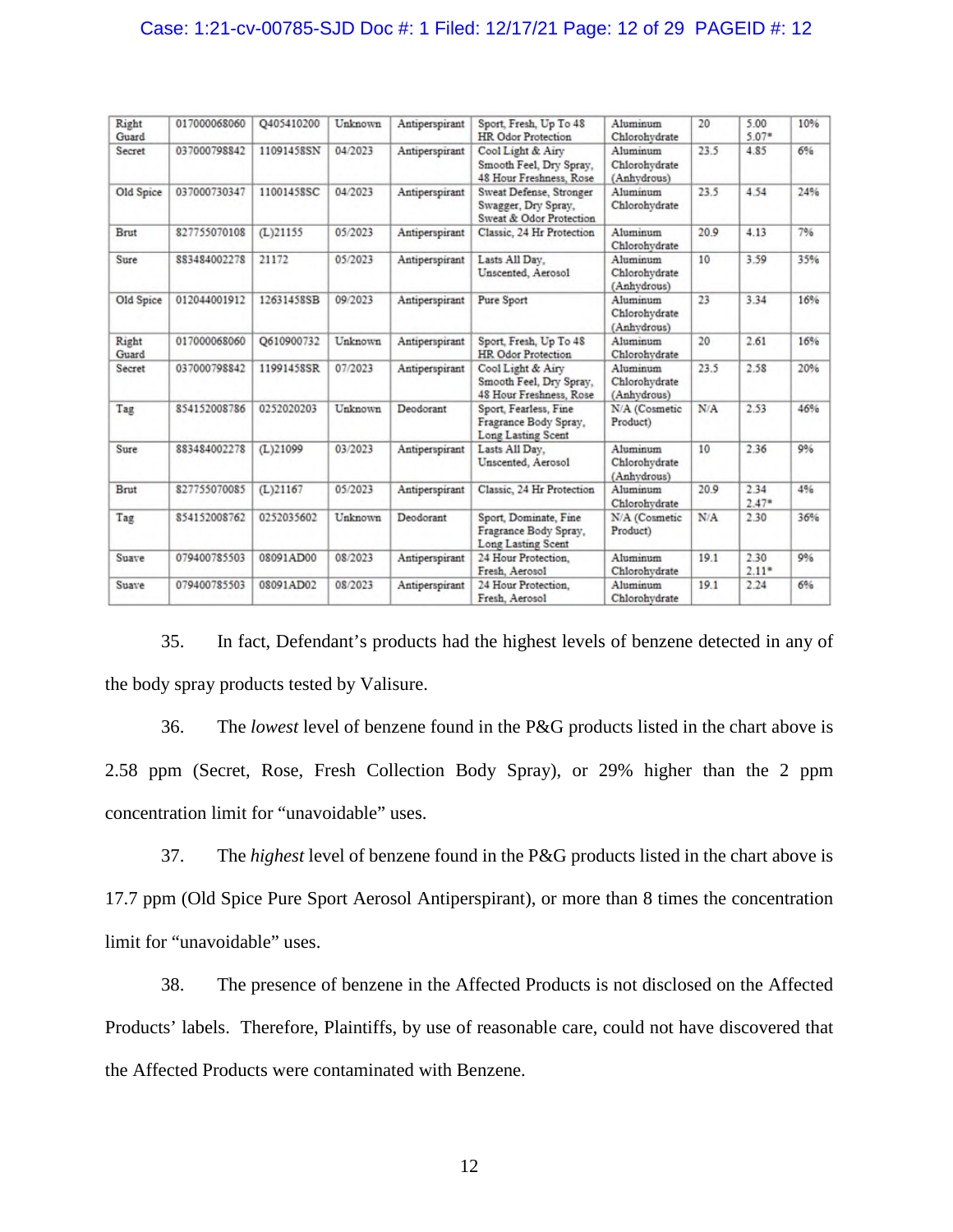### Case: 1:21-cv-00785-SJD Doc #: 1 Filed: 12/17/21 Page: 13 of 29 PAGEID #: 13

39. By marketing and selling its body spray products in the stream of commerce with the intent that its Affected Products would be purchased by Plaintiffs and the Classes, Defendant warrants that the Affected Products are safe to use rather than adulterated body sprays containing a dangerous, cancer-causing chemical.

### **C. Defendant Recalled Various Products Containing Benzene**

40. On November 23, 2021, P&G announced the recall of eighteen Old Spice and Secret products which contained benzene.<sup>30</sup> P&G claims the benzene worked its way into the products via propellant obtained from a third-party supplier.<sup>31</sup> In the aftermath, P&G requested retailers remove the products from shelves, has begun offering reimbursement for the products purchased, recommends against using the products, and established a hotline regarding the recall.<sup>32</sup> P&G claims it does not expect to cause adverse health consequences based on the levels of benzene in the product, yet recommends "[c]onsumers should contact their physician or healthcare provider if they have experienced any problems that may be related to using [its] products" and such adverse reactions should be reported to the FDA's MedWatch Adverse Event Reporting program.<sup>33</sup>

### **D. Defendant's False and Misleading Advertising Campaign**

 $\overline{a}$ 

41. Benzene is not listed on the Affected Product labels as either an active or inactive

<sup>30</sup> *P&G Issues Voluntary Recall of Specific Old Spice and Secret Aerosol Spray Antiperspirants and Old Spice Below Deck Aerosol Spray Products Due to Detection of Benzene*, U.S. Food & Drug Administration, [https://fda.gov/safety/recalls-market-withdrawals-saffety-alerts/pg-issues-voluntary-recall-specific](https://fda.gov/safety/recalls-market-withdrawals-saffety-alerts/pg-issues-voluntary-recall-specific-old-spice-and-secret-aerosol-spray-antiperspirants-and-old-spice)[old-spice-and-secret-aerosol-spray-antiperspirants-and-old-spice \(](https://fda.gov/safety/recalls-market-withdrawals-saffety-alerts/pg-issues-voluntary-recall-specific-old-spice-and-secret-aerosol-spray-antiperspirants-and-old-spice)last visited November 29, 2021).

<sup>31</sup> Anna Edney, *P&G Recalls Old Spice, secret Sprays After Carcinogen Found*, Bloomberg.com, https://www.bloomberg.com/news/articles/2021-11-23/p-g-recalls-old-spice-secret-sprays-aftercarcinogen-found (last visited November 29, 2021).

<sup>32</sup> *P&G Issues Voluntary Recall of Specific Old Spice and Secret Aerosol Spray Antiperspirants and Old Spice Below Deck Aerosol Spray Products Due to Detection of Benzene*, U.S. Food & Drug Administration, [https://fda.gov/safety/recalls-market-withdrawals-saffety-alerts/pg-issues-voluntary-recall-specific](https://fda.gov/safety/recalls-market-withdrawals-saffety-alerts/pg-issues-voluntary-recall-specific-old-spice-and-secret-aerosol-spray-antiperspirants-and-old-spice)[old-spice-and-secret-aerosol-spray-antiperspirants-and-old-spice \(](https://fda.gov/safety/recalls-market-withdrawals-saffety-alerts/pg-issues-voluntary-recall-specific-old-spice-and-secret-aerosol-spray-antiperspirants-and-old-spice)last visited November 29, 2021). <sup>33</sup> *Id.*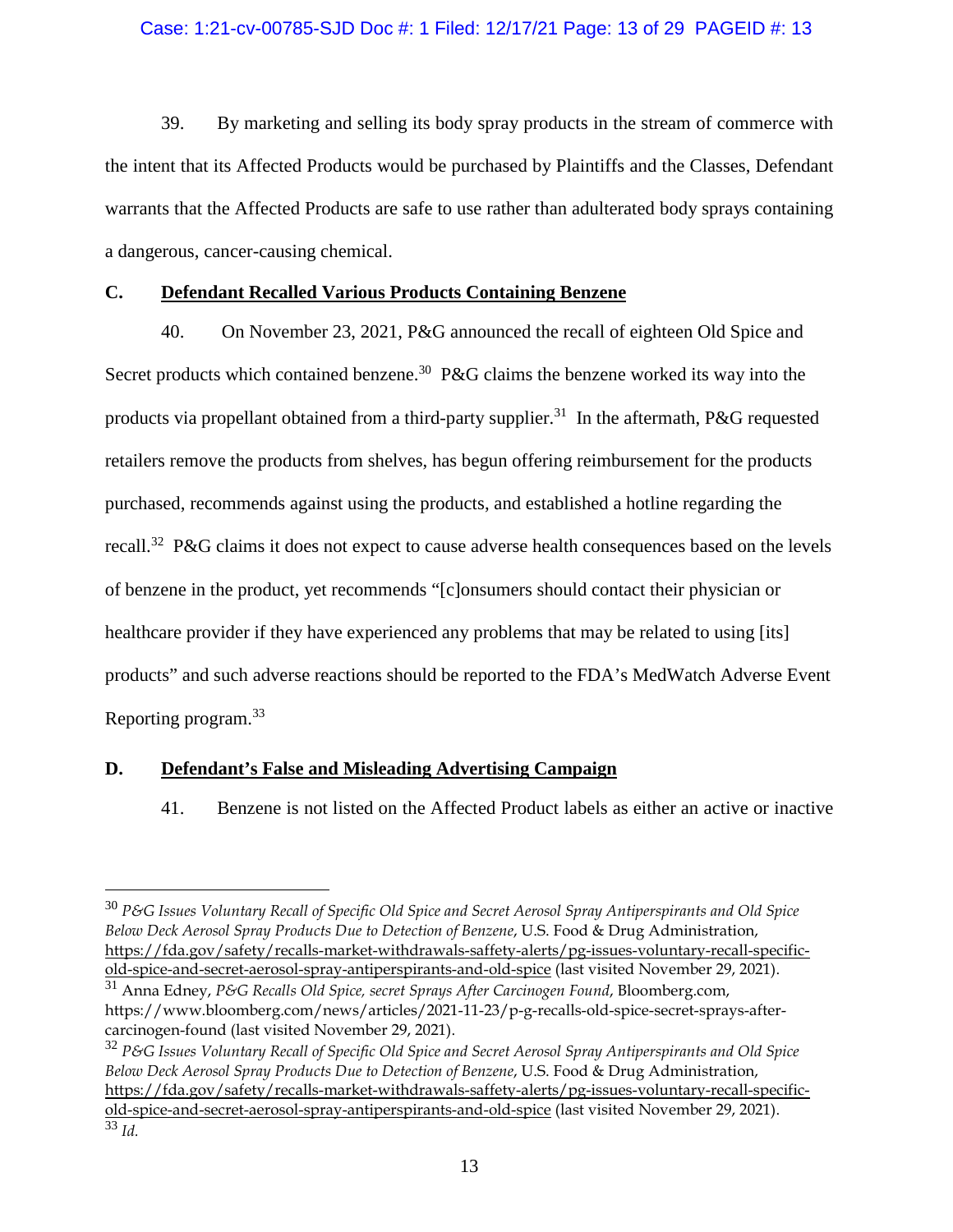### Case: 1:21-cv-00785-SJD Doc #: 1 Filed: 12/17/21 Page: 14 of 29 PAGEID #: 14

ingredient, nor is there any warning about the inclusion (or even potential inclusion) of benzene in the Affected Products.

42. Rather, Defendant has long represented that "[s]afety is at the heart of everything [they] do."<sup>34</sup> Before a new product is marketed, Defendant claims to "go beyond regulatory" compliance to ensure every ingredient's safety through a four-step, science-based process." Defendant further claims to "use the same process as regulatory agencies around the world, like US FDA, EPA, the Eu, the WHO, and others."<sup>35</sup>

43. In fact, P&G expressly warrants that that benzene is a material "we do not use as [an] ingredient[] in any of our formulated products (health care, skin and personal cleansing, hair care, laundry, home care, and oral care) $[.]^{36}$ 

 $\overline{a}$ 

<sup>34</sup> *Product Safety*, https://us.pg.com/product-safety/ (last visited November 6, 2021); *see also General Product Information*, https://oldspice.com/faq (last visited November 19, 2021). <sup>35</sup> *Id.*

<sup>36</sup> *Ingredient choices and how we make them*, https://us.pg.com/ingredients/ (last visited November 19, 2021).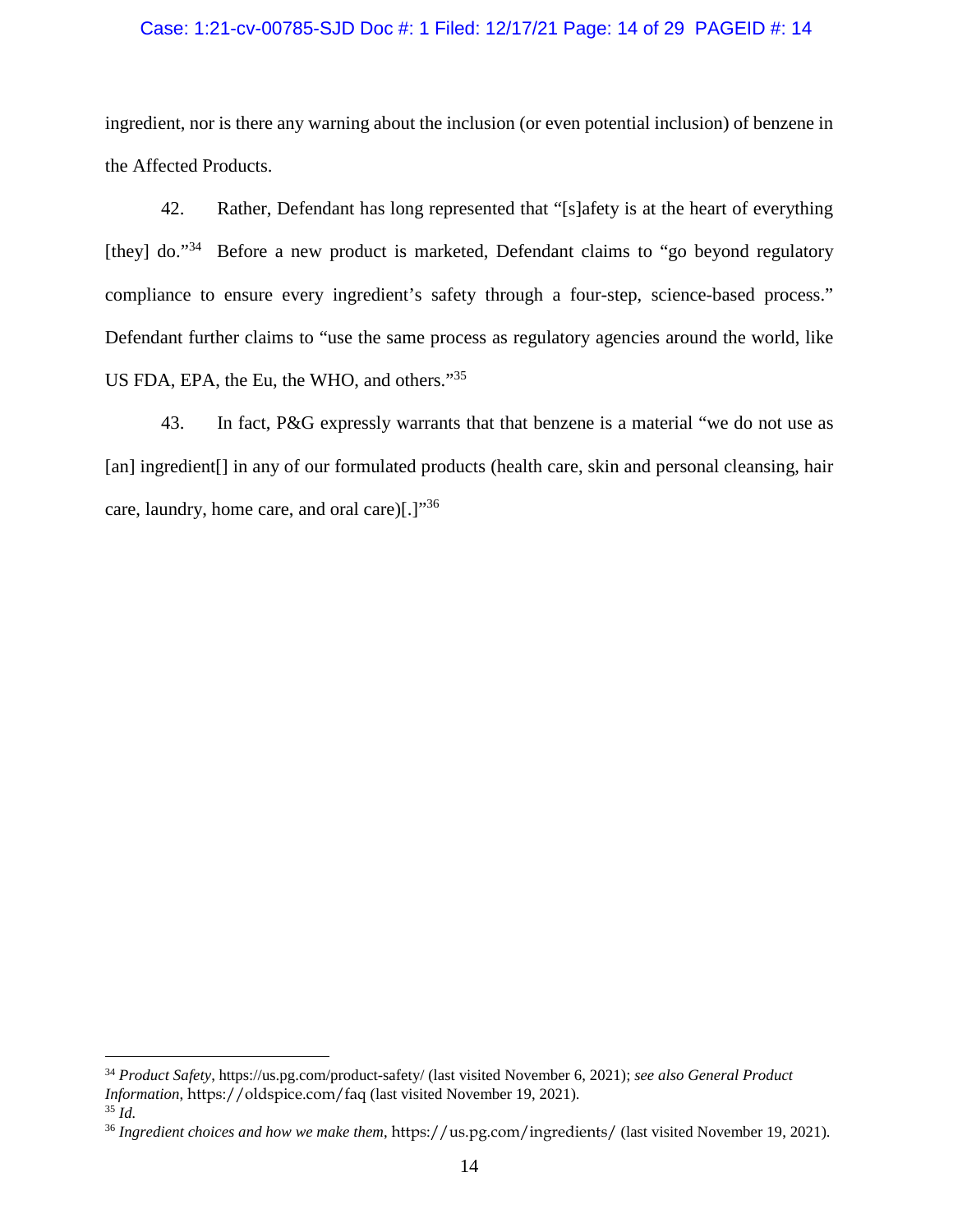### Case: 1:21-cv-00785-SJD Doc #: 1 Filed: 12/17/21 Page: 15 of 29 PAGEID #: 15

| Our Brands $\sim$         | Our Impact $\sim$ | Our Story ~<br>Rewards & Offers 7<br>$P\&G$ |  |  |  |  |  |  |  |
|---------------------------|-------------------|---------------------------------------------|--|--|--|--|--|--|--|
|                           |                   |                                             |  |  |  |  |  |  |  |
| Ingredients we do not use |                   |                                             |  |  |  |  |  |  |  |

Here is a list of some of the most common materials we get asked about that we do not use as ingredients in any of our formulated products (health care, skin and personal cleansing, hair care, laundry, home care, and oral care):

- · Alkylphenols and alkylphenol
- ethoxylates Benzene
- Bisphenol A (not in formulas\*)
- · Heavy metals: Arsenic, Lead, Chromium
- VI, Mercury, Cadmium, Nickel
- · Microbeads
- · Organotins (TBT, DBT, MBT, DOT) · PVC (not in formulas\*)
- · PAHs (Polycyclic aromatic hydrocarbons)
- · PCBs (Polychlorinated biphenyls)
- · Phthalates\*\*
- · Triclosan · Triclocarban\*\*

44. As such, Defendant's advertising campaign is false and misleading. The presence of benzene in the Affected Products renders the Affected Products illegal and unfit for sale in trade or commerce. Plaintiffs would not have purchased the Affected Products had they been truthfully and accurately labeled.

## **CLASS ACTION ALLEGATIONS**

45. Plaintiffs bring this action pursuant to Rule 23(a), (b)(2), and (b)(3) of the Federal

Rules of Civil Procedure, individually and on behalf of the following Classes:

All persons who purchased one or more of Defendant's Affected Products in the United States for personal/household use within any applicable limitations period (the "Nationwide Class").

46. Plaintiff Stewart brings this action individually and on behalf of the following Delaware subclass:

This list is not exhaustive but a starting point. For specific product ingredients, please see the Brand website **here**.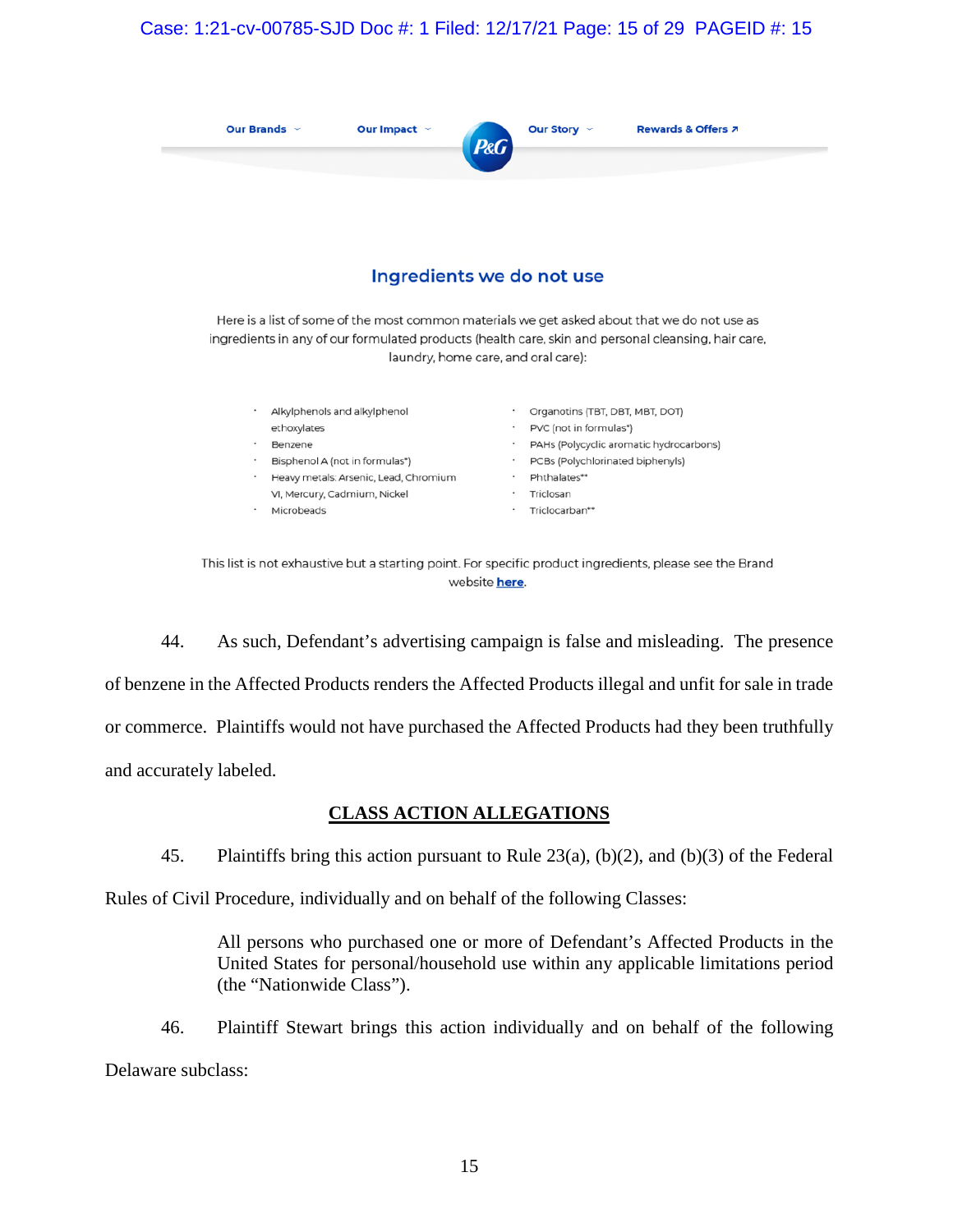All persons who purchased one or more of Defendant's Affected Products in the state of Delaware for personal/household use within any applicable limitations (the "Delaware Subclass").

47. Plaintiff Wilson brings this action individually and on behalf of the following

Kentucky subclass:

All persons who purchased one or more of Defendant's Affected Products in the state of Kentucky for personal/household use within any applicable limitations (the "Kentucky Subclass").

48. Plaintiff Melendez brings this action individually and on behalf of the following

Texas subclass:

All persons who purchased one or more of Defendant's Affected Products in the state of Texas for personal/household use within any applicable limitations (the "Texas Subclass").

49. Plaintiff Kelley brings this action individually and on behalf of the following Ohio

subclass:

All persons who purchased one or more of Defendant's Affected Products in the state of Ohio for personal/household use within any applicable limitations (the "Ohio Subclass").

50. Excluded from the Class and Subclass are: (1) any Judge or Magistrate presiding over this action and any members of their families; (2) Defendant, Defendant's subsidiaries, parents, successors, predecessors, and any entities in which Defendant or its parents and any entities in which Defendant has a controlling interest and its current or former employees, officers, and directors; and (3) individuals who allege personal bodily injury resulting from the use of Affected Products.

51. Numerosity (Rule 23(a)(1)): The exact number of members of the Class is unknown and currently unavailable to Plaintiffs, but joinder of individual members herein is impractical. The Class is likely comprised of thousands of consumers. The precise number of Class members, and their addresses, is unknown to Plaintiffs at this time, but can be ascertained from Defendant's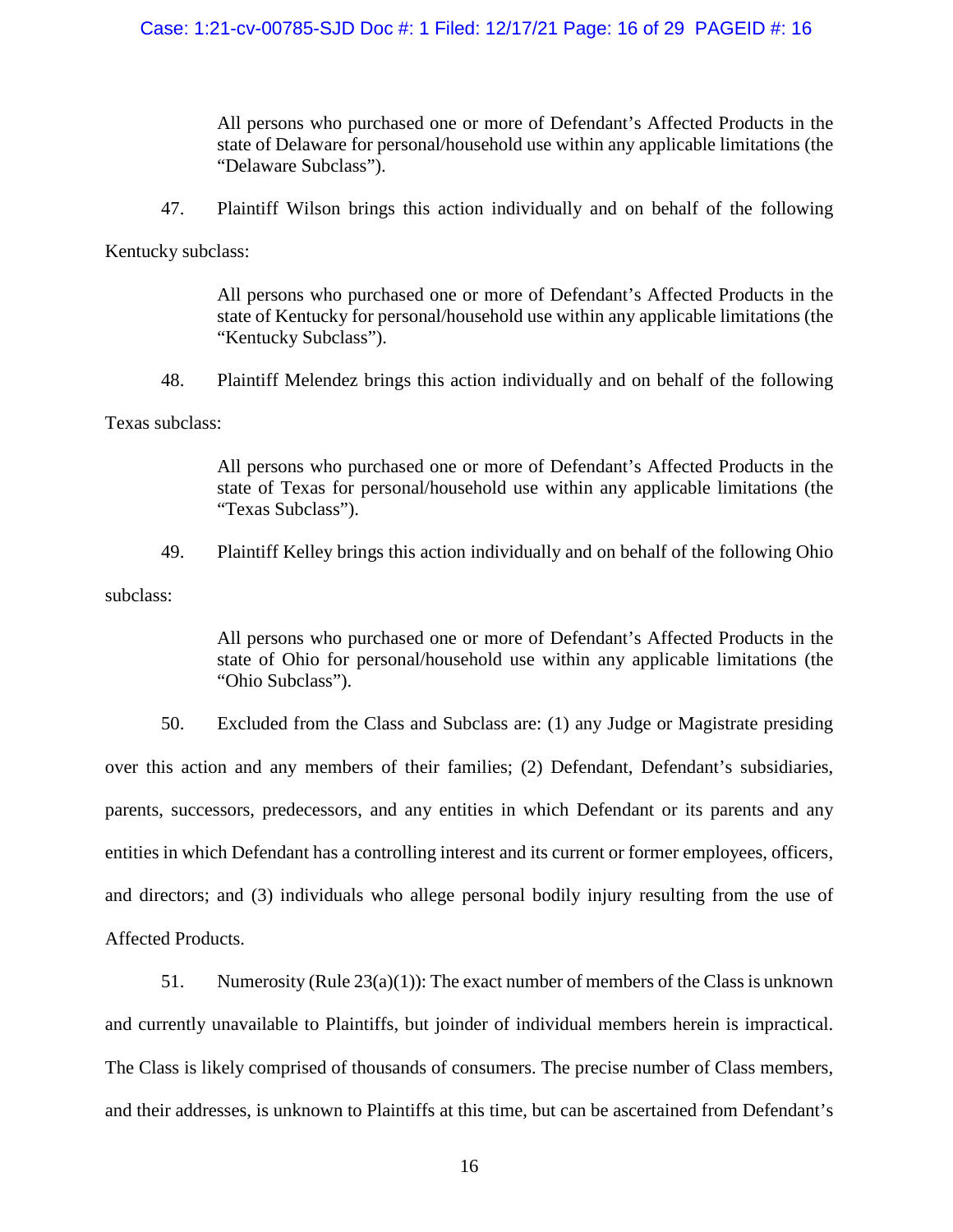### Case: 1:21-cv-00785-SJD Doc #: 1 Filed: 12/17/21 Page: 17 of 29 PAGEID #: 17

records and/or retailer records. The members of the Class may be notified of the pendency of this action by mail or email, Internet postings and/or publications, and supplemented (if deemed necessary or appropriate by the Court) by published notice.

52. Predominant Common Questions (Rule 23(a)(2) and (b)(3)): The Class's claims present common questions of law and fact, and those questions predominate over any questions that may affect individual Class members. The common and legal questions include, but are not limited to, the following:

- a. Whether the Affected Products contain benzene;
- b. Whether Defendant knew or should have known that the Affected Products contain benzene;
- c. Whether Defendant's representations and omissions, in its marketing, advertising, labeling, and packaging of the Affected Products, are misleading;
- d. Whether Defendant's representations and omissions, in its marketing, advertising, labeling, and packaging of the Affected Products are reasonably likely to deceive;
- e. Whether Defendant engaged in false and misleading advertising;
- f. Whether Defendant had knowledge that those representations were false, deceptive, and/or misleading;
- g. Whether Defendant's internal testing showed that its products contained benzene;
- h. Whether Defendant violated the state consumer protection statutes alleged herein;
- i. Whether Defendant breached its express warranties;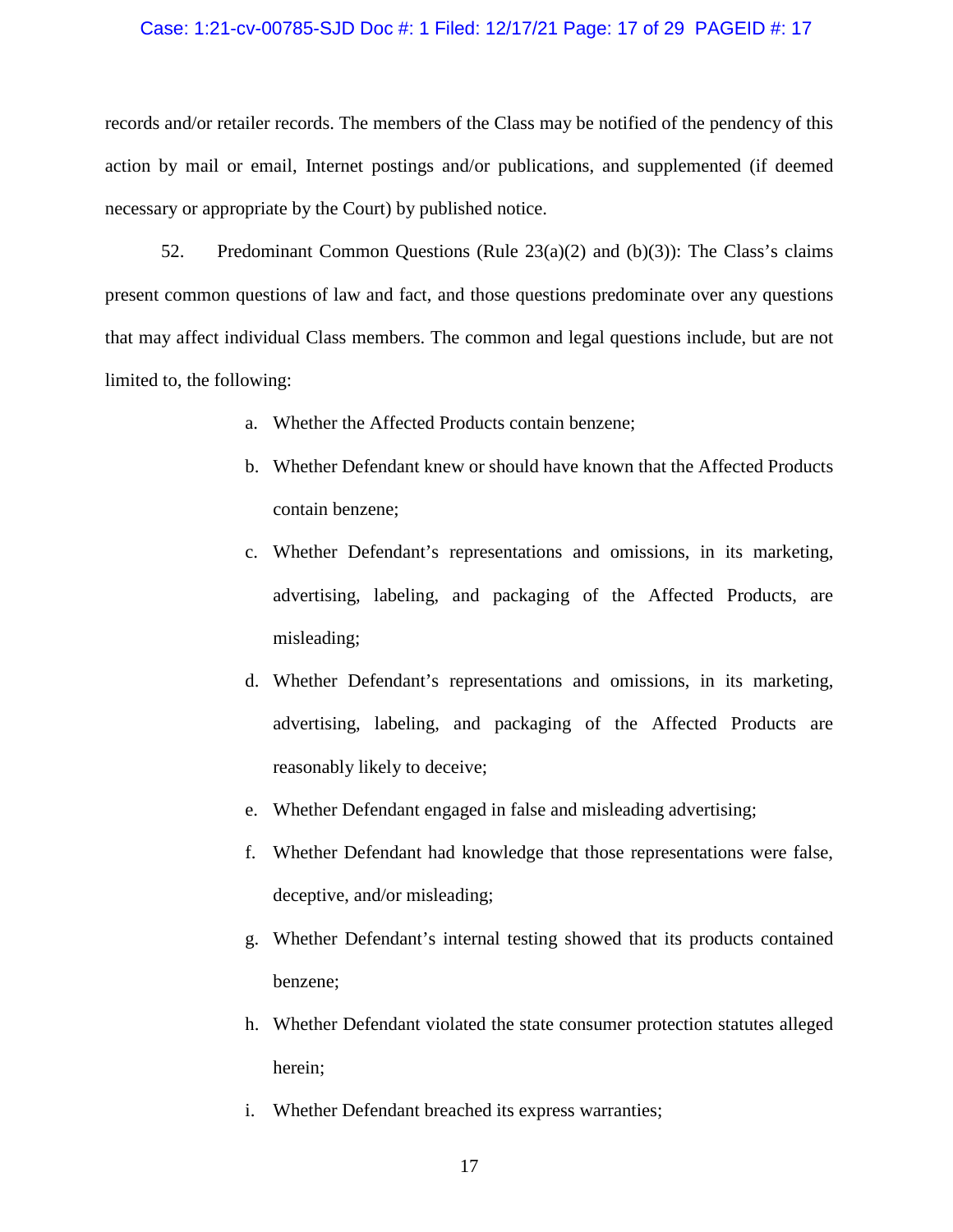- j. Whether Defendant was unjustly enriched;
- k. Whether Defendant has the capability to implement changes to processes, practices, and policies regarding testing its products for contaminants, including, but not limited to benzene; and
- l. The nature of relief, including damages and equitable relief, to which Plaintiffs and members of the Class are entitled.

53. Typicality of Claims (Rule 23(a)(3)): Plaintiffs' claims are typical of the claims of the Class because Plaintiffs, like all other Class Members, purchased the Affected Products, suffered damages as a result of that purchase, and seek the same relief as the proposed Class Members.

54. Adequacy of Representation (Rule  $23(a)(4)$ ): Plaintiffs adequately represent the Class because their interests do not conflict with the interests of the members of the Class, and they have retained counsel competent and experienced in complex class action and consumer litigation. Plaintiffs and their counsel will fairly and adequately protect the interest of the members of the Class.

55. Superiority (Rule 23(b)(3)): A class action is superior to other available means of adjudication for this controversy. It would be impracticable for members of the Class to individually litigate their own claims against Defendant because the damages suffered by Plaintiffs and the members of the Class are relatively small compared to the cost of individually litigating their claims. Individual litigation would create the potential for inconsistent judgments and delay and expenses to the court system. A class action provides an efficient means for adjudication with fewer management difficulties and comprehensive supervision by a single court.

56. Declaratory Relief (Fed. R. Civ. P. 23(b)(1) and (2)): In the alternative, this action may properly be maintained as a class action because the prosecution of separate actions by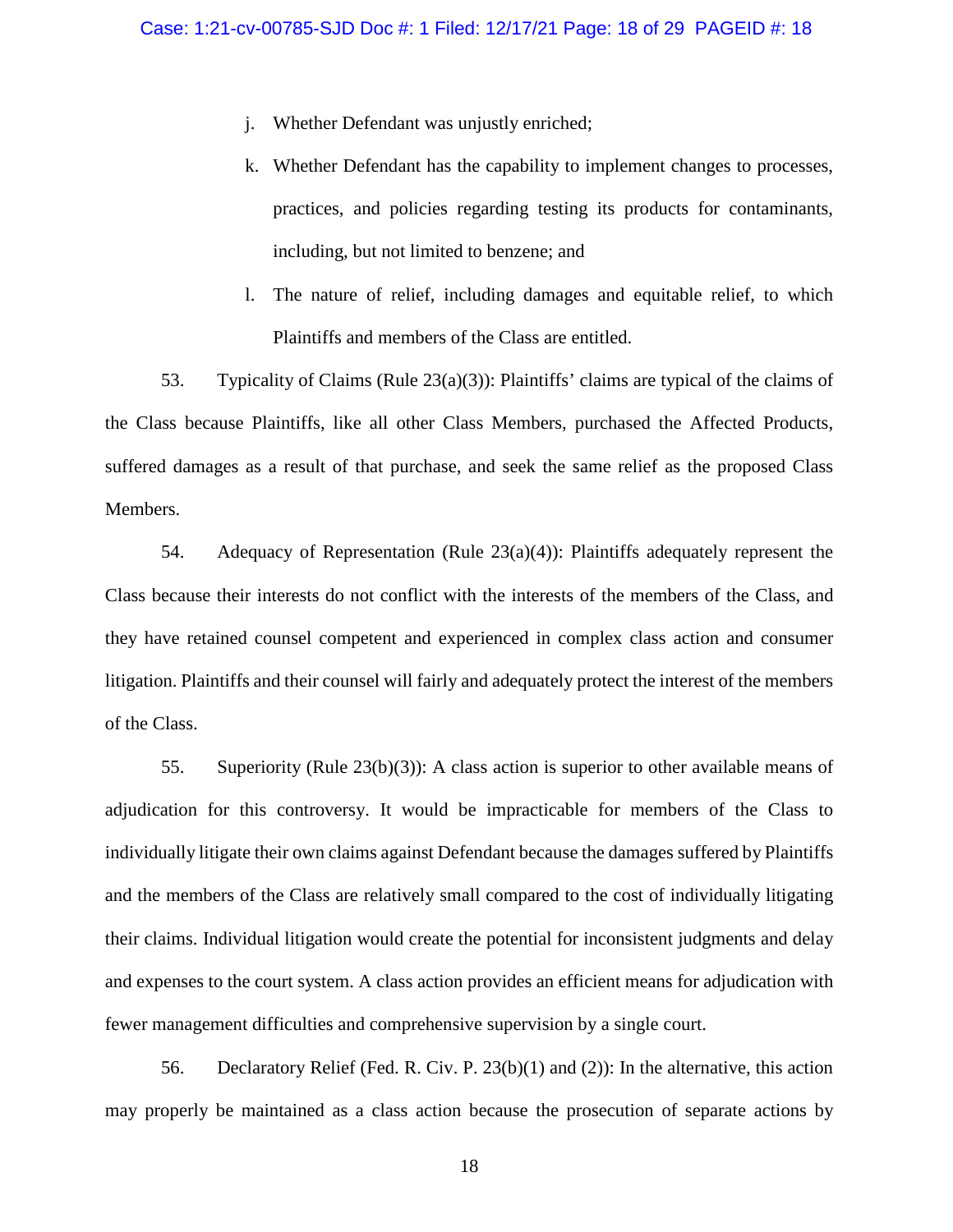### Case: 1:21-cv-00785-SJD Doc #: 1 Filed: 12/17/21 Page: 19 of 29 PAGEID #: 19

individual members of the Class would create a risk of inconsistent or varying adjudication with respect to individual Class members, which would establish incompatible standards of conduct for the Defendant; or the prosecution of separate actions by individual Class members would create a risk of adjudications with respect to individual members of the Class which would, as a practical matter, be dispositive of the interests of other members of the Class not parties to the adjudications, or substantially impair or impede their ability to protect their interests; or Defendant has acted or refused to act on grounds generally applicable to the Class, thereby making appropriate final injunctive or corresponding declaratory relief with respect to the Class as a whole.

### **CAUSES OF ACTION**

### **COUNT I**

### **BREACH OF EXPRESS WARRANTY (On behalf of Plaintiffs and the Class (or alternatively, the Subclasses) against Defendant)**

57. Plaintiffs hereby incorporate all other paragraphs of this Complaint and restate them as if fully set forth herein.

58. Defendant marketed and sold its body spray products in the stream of commerce with the intent that its Affected Products would be purchased by Plaintiffs and the Classes.

59. In connection with the sale of the Affected Products, Defendant, as the designer, manufacturer, marketer, distributor, and/or seller issued written warranties by representing that the Affected Products were body sprays that contained only those active and inactive ingredients listed on the Products' labels. Those active and inactive ingredients do not include benzene, a known human carcinogen. Defendant further expressly warrants that the Affected Products are body spray antiperspirant and deodorant products, rather than adulterated body sprays containing dangerous chemicals.

60. Defendant also expressly warrants that benzene is not used in any of its formulated products.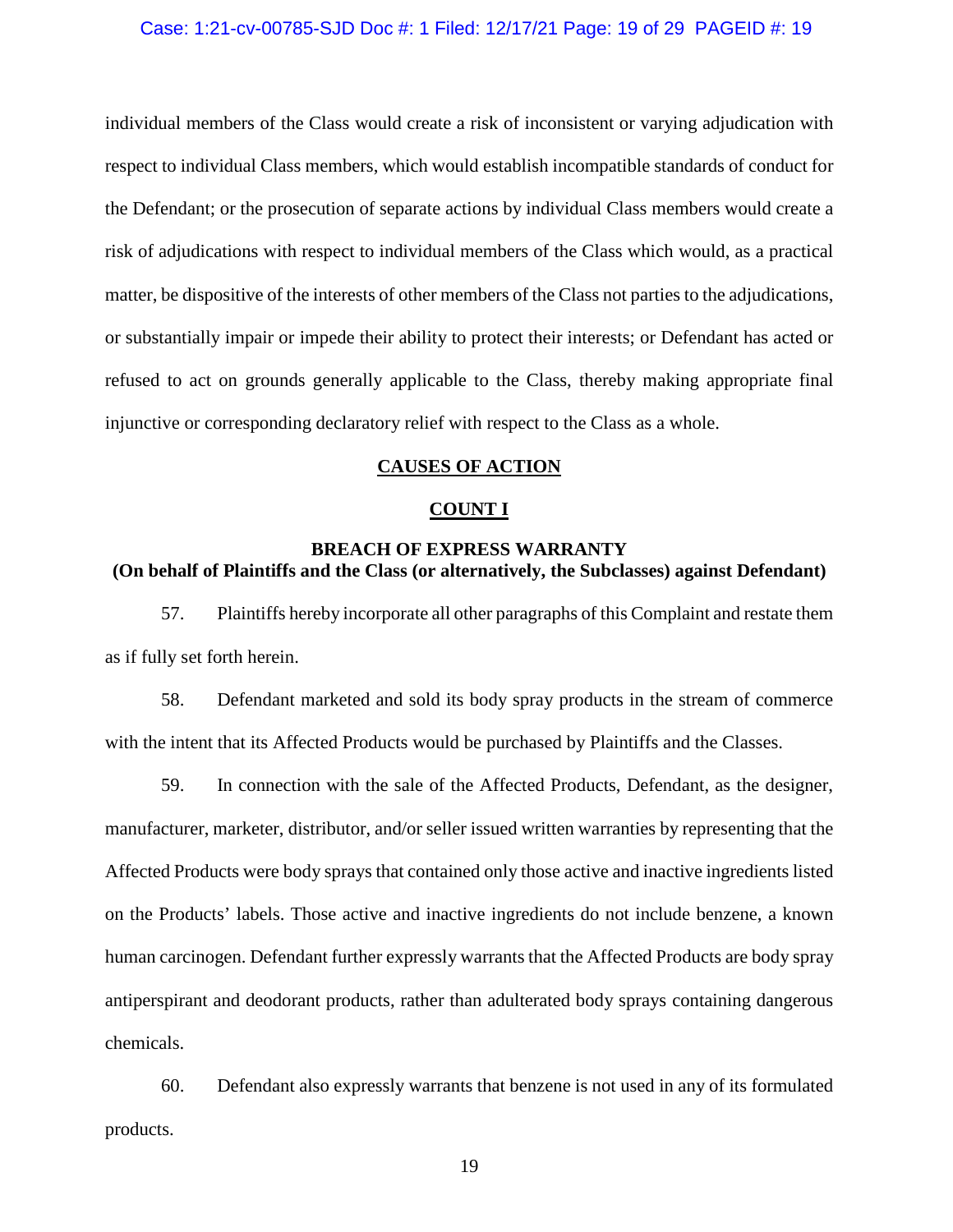### Case: 1:21-cv-00785-SJD Doc #: 1 Filed: 12/17/21 Page: 20 of 29 PAGEID #: 20

61. The representations, as set forth above, contained, or constituted affirmations of fact or promises made by the seller to the buyer which related to the goods and became part of the basis of the bargain creating an express warranty that the goods shall conform to the affirmations of fact or promises.

62. Plaintiffs, by use of reasonable care, could not have discovered the breached warranty and realized the hidden increased risks and unreasonable dangers of using the Affected Products.

63. As a direct and proximate cause of Defendant's breach of express warranty, Plaintiffs and the Class members have been injured and harmed because they would not have purchased the products had they known the true facts regarding the benzene content.

64. On November 10, 2021, prior to filing this action, Defendant was served with a presuit notice letter pursuant to U.C.C. §§ 2-313 and 2-607.

#### **COUNT II**

### **VIOLATIONS OF THE OHIO CONSUMER SALES PRACTICES ACT Ohio Revised Code Section 1345.01,** *et seq***. (on behalf of Plaintiff Kelley and the Ohio Subclass against Defendant)**

65. Plaintiffs hereby incorporate all other paragraphs of this Complaint and restate them as if fully set forth herein.

66. Plaintiff Kelley and the Ohio Subclass members are residents of the State of Ohio.

67. At all times mentioned herein, Defendant engaged in a consumer transaction in Ohio as defined in R.C. §1345.01(A).

68. Defendant has committed and continue to commit unfair and deceptive acts or practices in connection with a consumer transaction in violation of the Ohio Consumer Sales Practices Act, R.C. §1345.01, *et seq*., (the "OCSPA"), namely the sale of the Affected Products to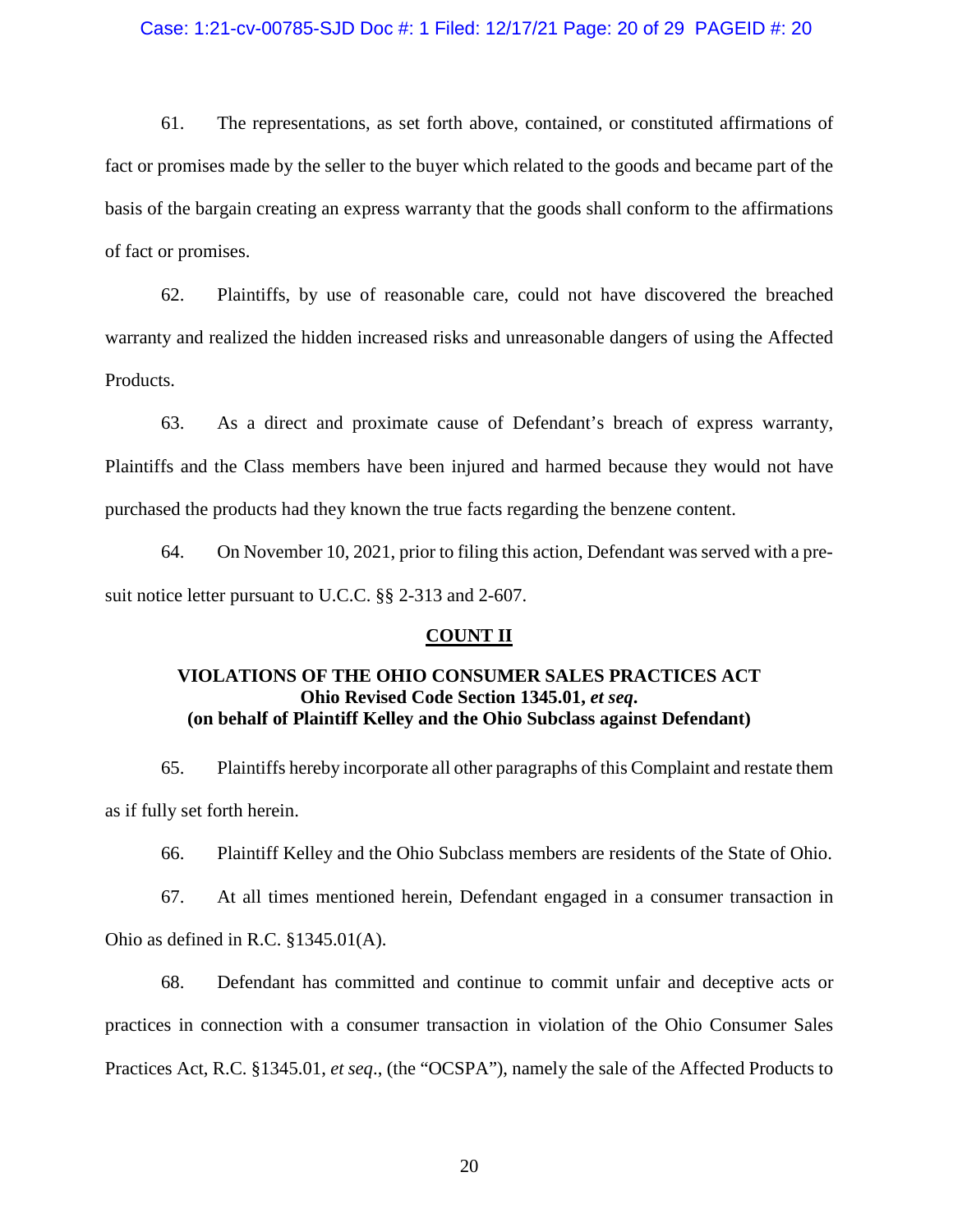### Case: 1:21-cv-00785-SJD Doc #: 1 Filed: 12/17/21 Page: 21 of 29 PAGEID #: 21

consumers in Ohio while making false and misleading statements concerning the content of the Affected Products.

69. The practice of making misrepresentations and material omissions regarding a consumer product has been previously determined to be deceptive or unconscionable under the OCSPA.<sup>37</sup>

70. Defendant has unfairly and deceptively omitted and concealed material information related to the Affected Products from consumers in violation of the OCSPA.

71. Defendant's unfair and deceptive practices deceived Plaintiff Kelley and the Ohio Subclass and deceived a substantial segment of the target audience.

72. Defendant's unfair and deceptive practices were material as it influenced purchasing and payment decisions.

73. Plaintiff Kelley and the Ohio Subclass have been damaged as a direct and proximate result of Defendant's deceptive and unfair practices.

74. Defendant's conduct outlined herein violates the OCSPA.

 $\overline{a}$ 

75. Plaintiff Kelley and the Ohio Subclass are entitled to recover compensatory damages, plus interest, attorneys' fees, and costs.

76. Defendant's conduct was intentional, willful, wanton, malicious, and egregious, entitling Plaintiffs and members of the Ohio Subclass to punitive damages and attorneys' fees in an amount to be determined at trial.

<sup>&</sup>lt;sup>37</sup> Pursuant to Ohio Rev. Code Ann. § 1345.09(B), Defendant's alleged acts must have been previously declared to be deceptive or unconscionable under Ohio Rev. Code Ann. §§ 1345.02 or 1345.03. Defendant systematically made misrepresentations and material omissions regarding the Affected Products. Ohio courts have previously declared such actions to be deceptive or unconscionable. See, e.g., *Arales v. Furs by Weiss, Inc*., No. 81603, 2003 WL 21469131, at \*1-4 (Ohio Ct. App. June 26, 2003) (retailer's omission to consumer was unfair or deceptive).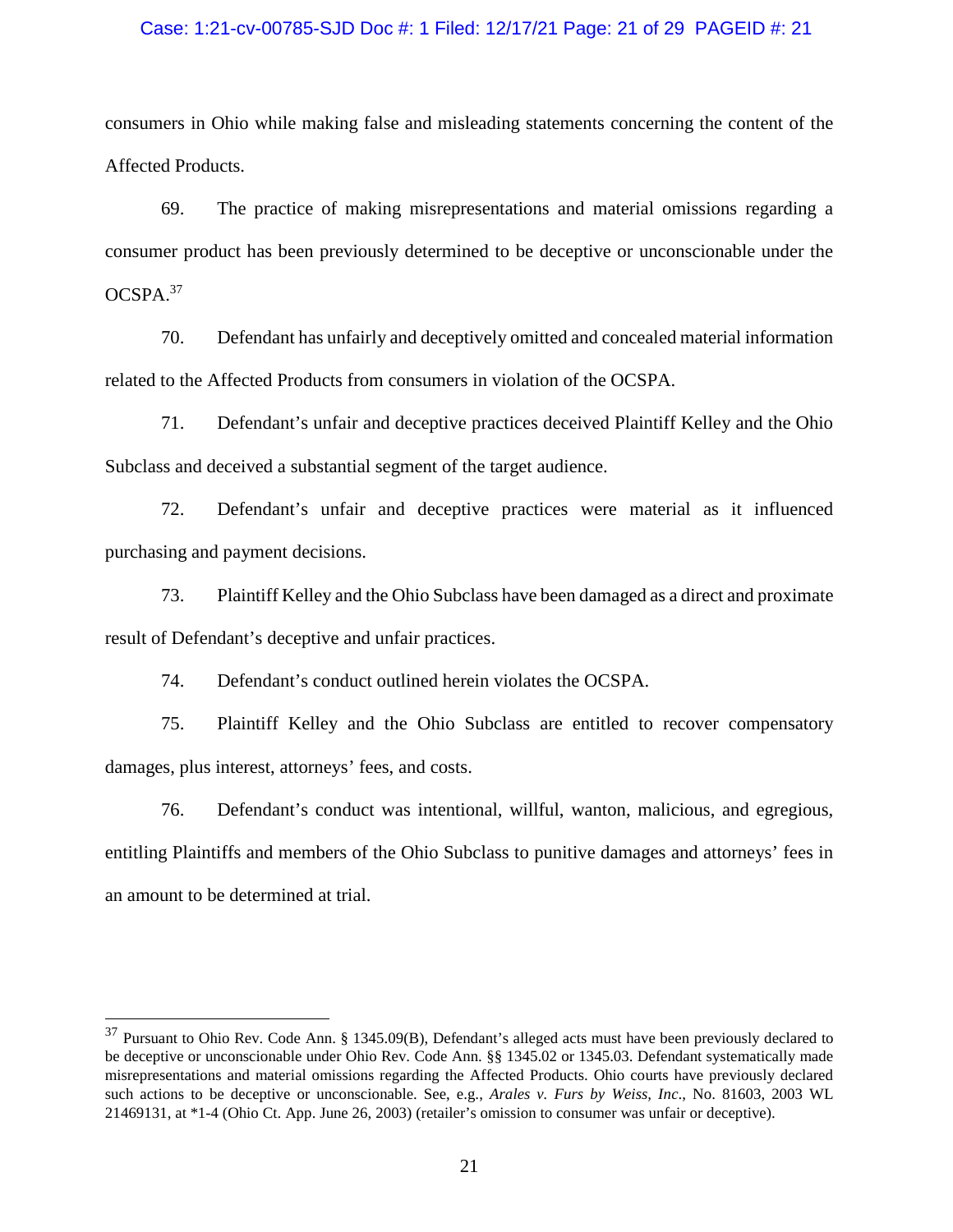### **COUNT III**

### **VIOLATIONS OF THE KENTUCKY CONSUMER PROTECTION ACT KY. REV. STAT. § 367.110.** *et seq.* **(On behalf of Plaintiff Wilson and the Kentucky Subclass against Defendant)**

77. Plaintiff Wilson hereby incorporates all other paragraphs of this Complaint and restates them as if fully set forth herein.

78. Plaintiff Wilson brings this count on behalf of himself and all members of the Class that purchased an Affected Product in Kentucky.

79. Defendant, Plaintiff Wilson, and the Kentucky Subclass are "persons" within the meaning of the Ky. Rev. Stat. § 367.110(1).

80. Defendant engaged in "trade" or "commerce" within the meaning of Ky. Rev. Stat.  $§$  367.110(2).

81. The Kentucky Consumer Protection Act ("Kentucky CPA") makes unlawful "[u]nfair, false, misleading, or deceptive acts or practices in the conduct of any trade or commerce...." Ky. Rev. Stat. § 367.170(1).

82. Defendant engaged in misleading, false, or deceptive acts that violated the Kentucky CPA.

83. Defendant intended to mislead Plaintiff Wilson and Kentucky Subclass members and induce them to rely on its misrepresentations and omissions.

84. Defendant's representations and omissions were material because they were likely to deceive reasonable consumers.

85. Under the circumstances, consumers had a reasonable interpretation of Defendant's representations and omissions.

86. Defendant had a duty to disclose material facts to consumers, including but not limited to, that the Affected Products contain benzene, a known human carcinogen, and are unsafe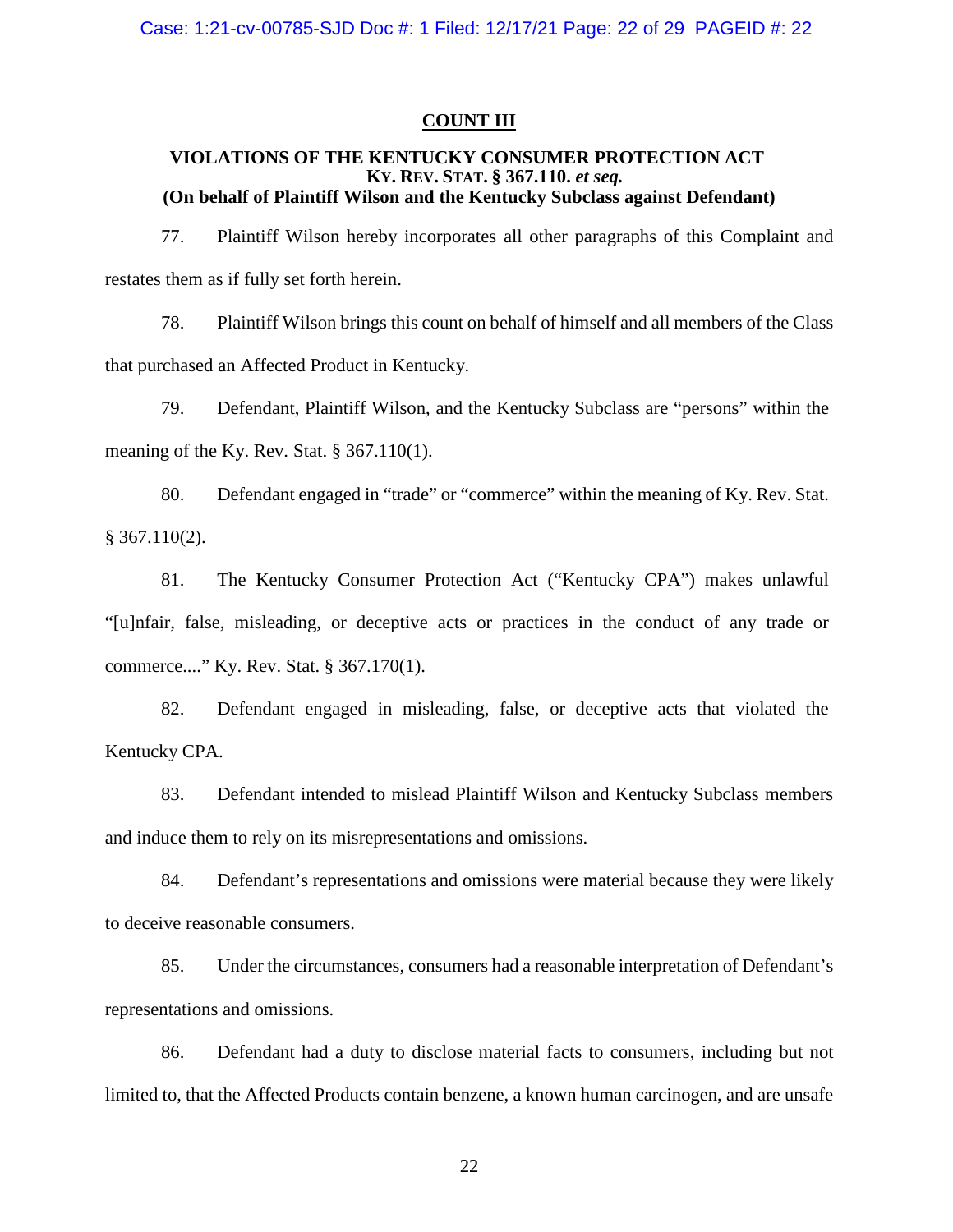### Case: 1:21-cv-00785-SJD Doc #: 1 Filed: 12/17/21 Page: 23 of 29 PAGEID #: 23

for use. These material facts should have been disclosed because they were contrary to Defendant's representations about the Affected Products.

87. Defendant's acts and practices caused or were likely to cause substantial injury to consumers, which was not reasonably avoidable by consumers themselves and not outweighed by countervailing benefits to consumers or to competition.

88. The injury to consumers was and is substantial because it was non-trivial and nonspeculative; and involved a concrete monetary injury. The injury to consumers was substantial not only because it inflicted harm on a significant and unprecedented number of consumers, but also because it inflicted a significant amount of harm on each consumer.

89. Consumers could not have reasonably avoided injury because Defendant's business acts and practices unreasonably created or took advantage of an obstacle to the free exercise of consumer decision-making. By withholding important information from consumers, Defendant created an asymmetry of information between it and consumers that precluded consumers from taking action to avoid or mitigate injury.

90. Defendant's violations present a continuing risk to Plaintiff Wilson and the Kentucky Subclass, as well as to the general public. Defendant's unlawful acts and practices complained of herein affect the public interest.

91. Pursuant to Ky. Rev. Stat. Ann. § 367.220, Plaintiff Wilson and the Kentucky Subclass seek to recover actual damages in an amount to be determined at trial; an order enjoining Defendant's unfair, unlawful, and/or deceptive practices; declaratory relief; attorneys' fees; and any other just and proper relief available under Ky. Rev. Stat. Ann. § 367.220.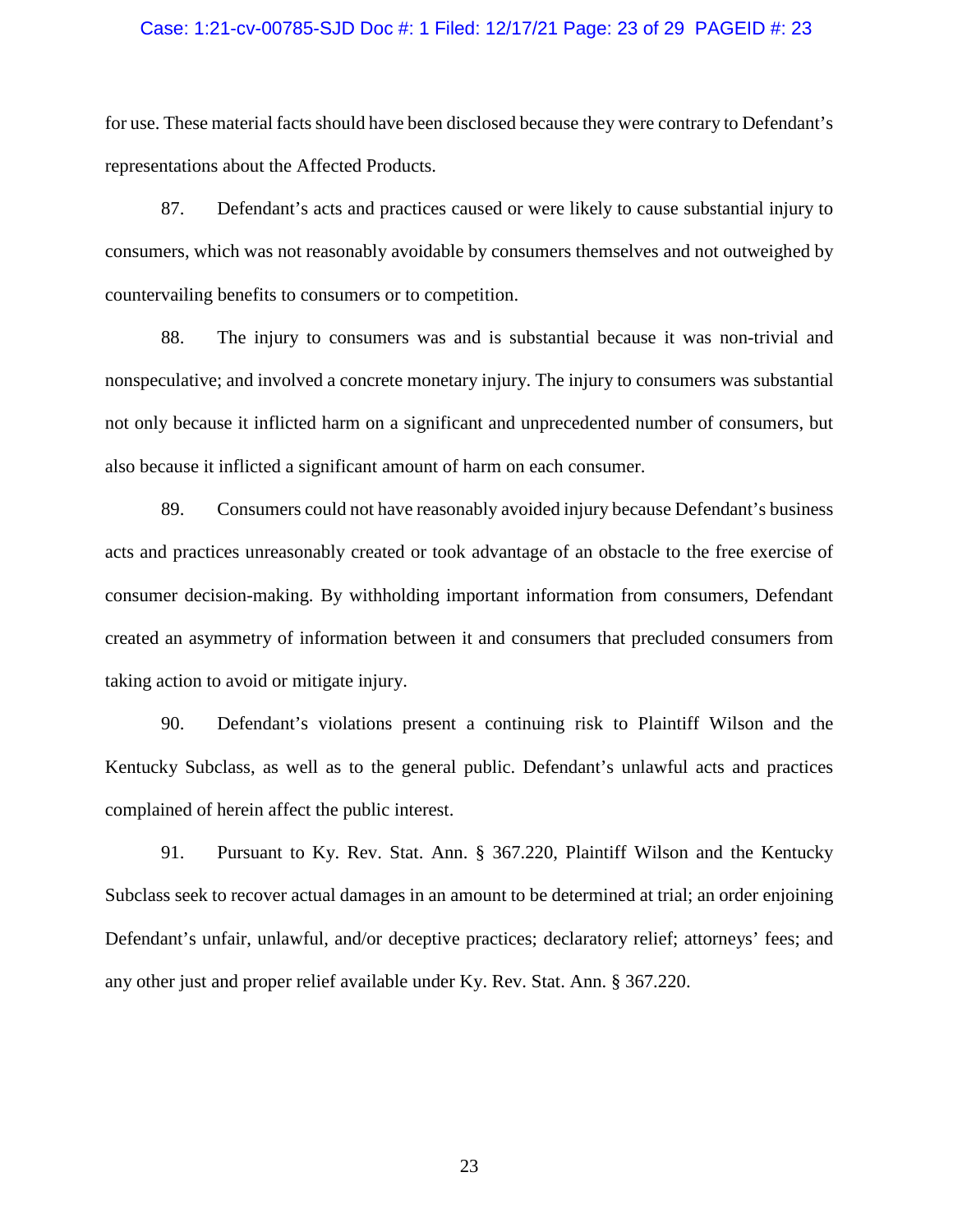### **COUNT IV**

#### **VIOLATIONS OF THE TEXAS DECEPTIVE TRADE PRACTICES AND CONSUMER PROTECTION ACT TEXAS STATUTES § 17.41** *et seq.* **(On behalf of Plaintiff Melendez and the Texas Subclass against Defendant)**

92. Plaintiff Melendez hereby incorporates all other paragraphs of this Complaint and restates them as if fully set forth herein.

93. Plaintiff Melendez brings this count on behalf of himself and all members of the Class that purchased an Affected Product in Texas.

94. Defendant, Plaintiff Melendez, and the Texas Subclass are "persons" within the meaning of the Texas Stat. § 17.45(3).

95. Defendant engaged in "trade" or "commerce" within the meaning of Texas Stat. § 17.35(6).

96. The Texas Deceptive Trade Practices and Consumer Protection Act makes unlawful "False, misleading, or deceptive acts or practices in the conduct of any trade or commerce. . ." Texas Stat. § 17.46(a).

97. Defendant engaged in misleading, false, or deceptive acts that violated the Texas Deceptive Trade Practices and Consumer Protection Act.

98. Defendant intended to mislead Plaintiff Melendez and Texas Subclass members and induce them to rely on its misrepresentations and omissions.

99. Defendant's representations and omissions were material because they were likely to deceive reasonable consumers.

100. Under the circumstances, consumers had a reasonable interpretation of Defendant's representations and omissions.

101. Defendant had a duty to disclose material facts to consumers, including but not limited to, that the Affected Products contain benzene, a known human carcinogen, and are unsafe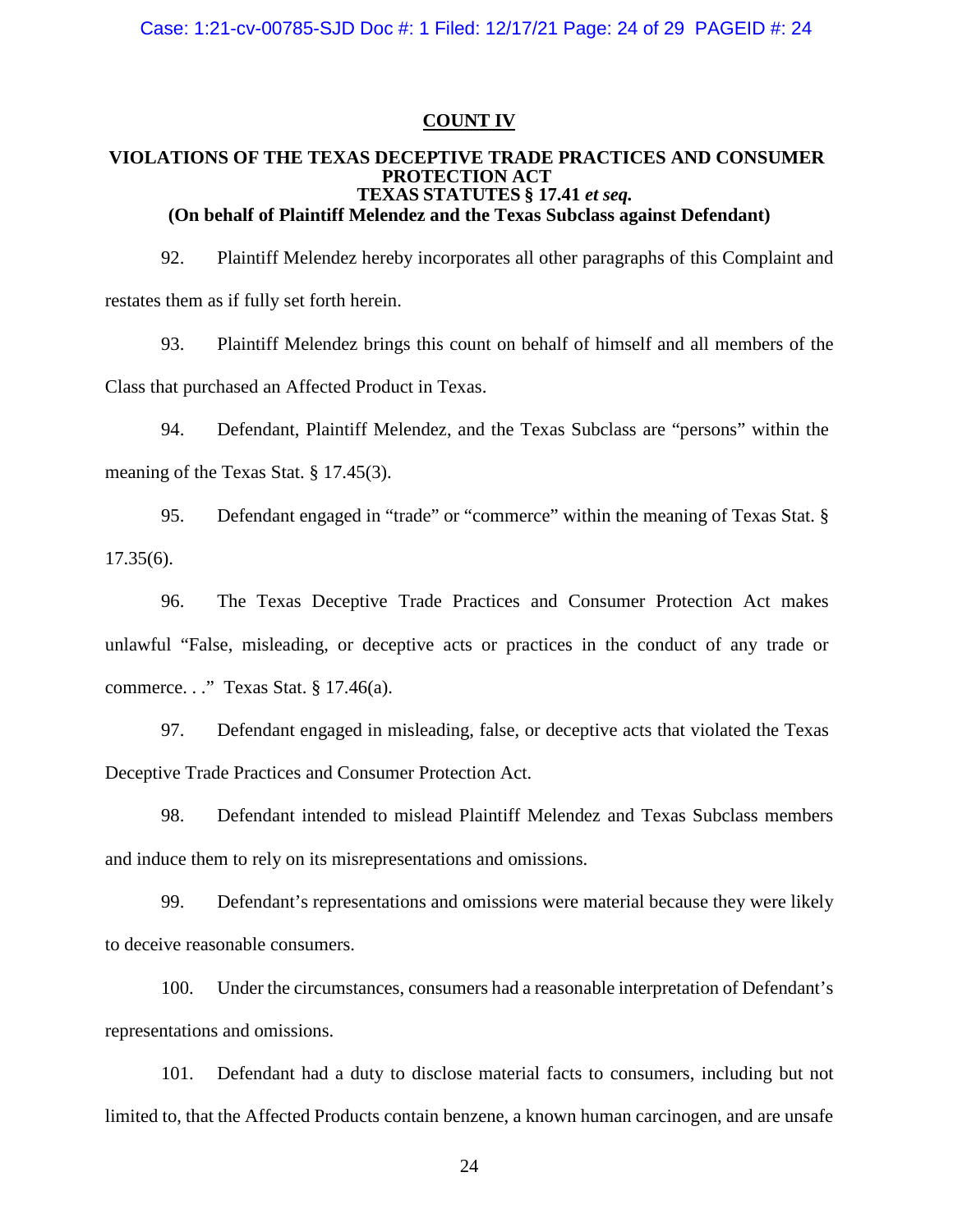### Case: 1:21-cv-00785-SJD Doc #: 1 Filed: 12/17/21 Page: 25 of 29 PAGEID #: 25

for use. These material facts should have been disclosed because they were contrary to Defendant's representations about the Affected Products.

102. Defendant's acts and practices caused or were likely to cause substantial injury to consumers, which was not reasonably avoidable by consumers themselves and not outweighed by countervailing benefits to consumers or to competition.

103. The injury to consumers was and is substantial because it was non-trivial and nonspeculative; and involved a concrete monetary injury. The injury to consumers was substantial not only because it inflicted harm on a significant and unprecedented number of consumers, but also because it inflicted a significant amount of harm on each consumer.

104. Consumers could not have reasonably avoided injury because Defendant's business acts and practices unreasonably created or took advantage of an obstacle to the free exercise of consumer decision-making. By withholding important information from consumers, Defendant created an asymmetry of information between it and consumers that precluded consumers from taking action to avoid or mitigate injury.

105. Defendant's violations present a continuing risk to Plaintiff Melendez and the Texas Subclass, as well as to the general public. Defendant's unlawful acts and practices complained of herein affect the public interest.

106. Pursuant to Texas Stat. § 17.50, Plaintiff Melendez and the Texas Subclass seek to recover actual damages in an amount to be determined at trial; an order enjoining Defendant's unfair, unlawful, and/or deceptive practices; declaratory relief; attorneys' fees; and any other just and proper relief available under Texas Stat. § 17.41 *et seq*.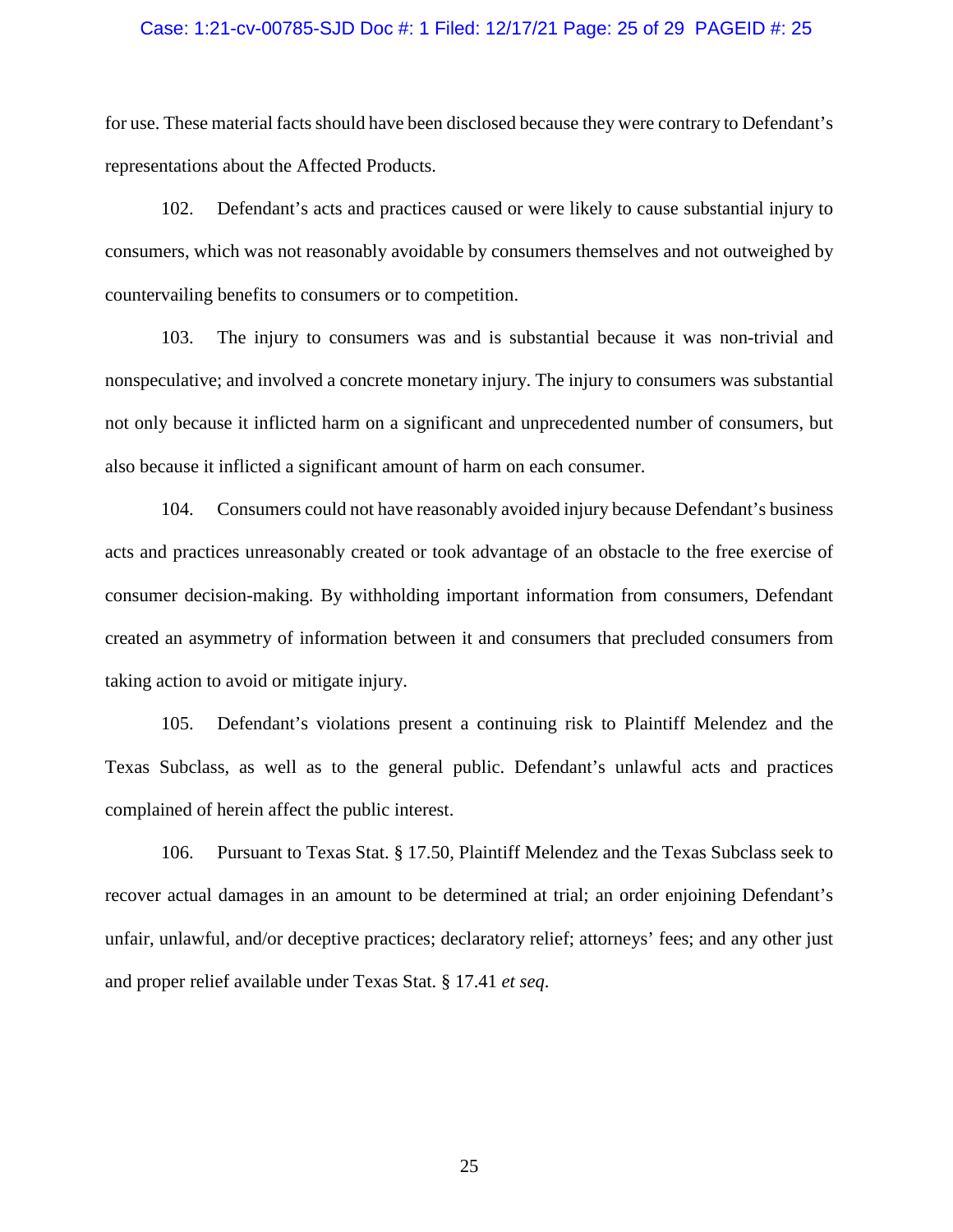### **COUNT V**

### **VIOLATIONS OF DELAWARE CONSUMER FRAUD ACT 6 Del. Code § 2513** *et seq***. (On behalf of Plaintiff Stewart and the Delaware Subclass against Defendant)**

107. Plaintiff Stewart hereby incorporates all other paragraphs of this Complaint and restates them as if fully set forth herein.

108. Plaintiff Stewart brings this count on behalf of himself and all members of the Class that purchased an Affected Product in Delaware.

109. Defendant is a "person" that is involved in the "sale" of 'merchandise," as defined by 6 Del. Code § 2511(6)-(8).

110. Defendant advertised, offered, or sold goods or services in Delaware and engaged in trade or commerce directly or indirectly affecting the people of Delaware.

111. Defendant used and employed deception, fraud, false pretense, false promise, misrepresentation, and the concealment, suppression, and omission of material facts with intent that others rely upon such concealment, suppression, and omission, in connection with the sale and advertisement of merchandise, in violation of 6 Del. Code § 2513(a).

112. Defendant acted intentionally, knowingly, and maliciously to violate Delaware's Consumer Fraud Act, and recklessly disregarded Plaintiffs' and Delaware Subclass members' rights. Defendant's representations and omissions were material because they were likely to deceive reasonable consumers.

113. Defendant had a duty to disclose material facts to consumers, including but not limited to that the Affected Products contained benzene, which exposed consumers to carcinogens and are unsafe for use. These material facts should have been disclosed because they were contrary to Defendant's representations about the Affected Products.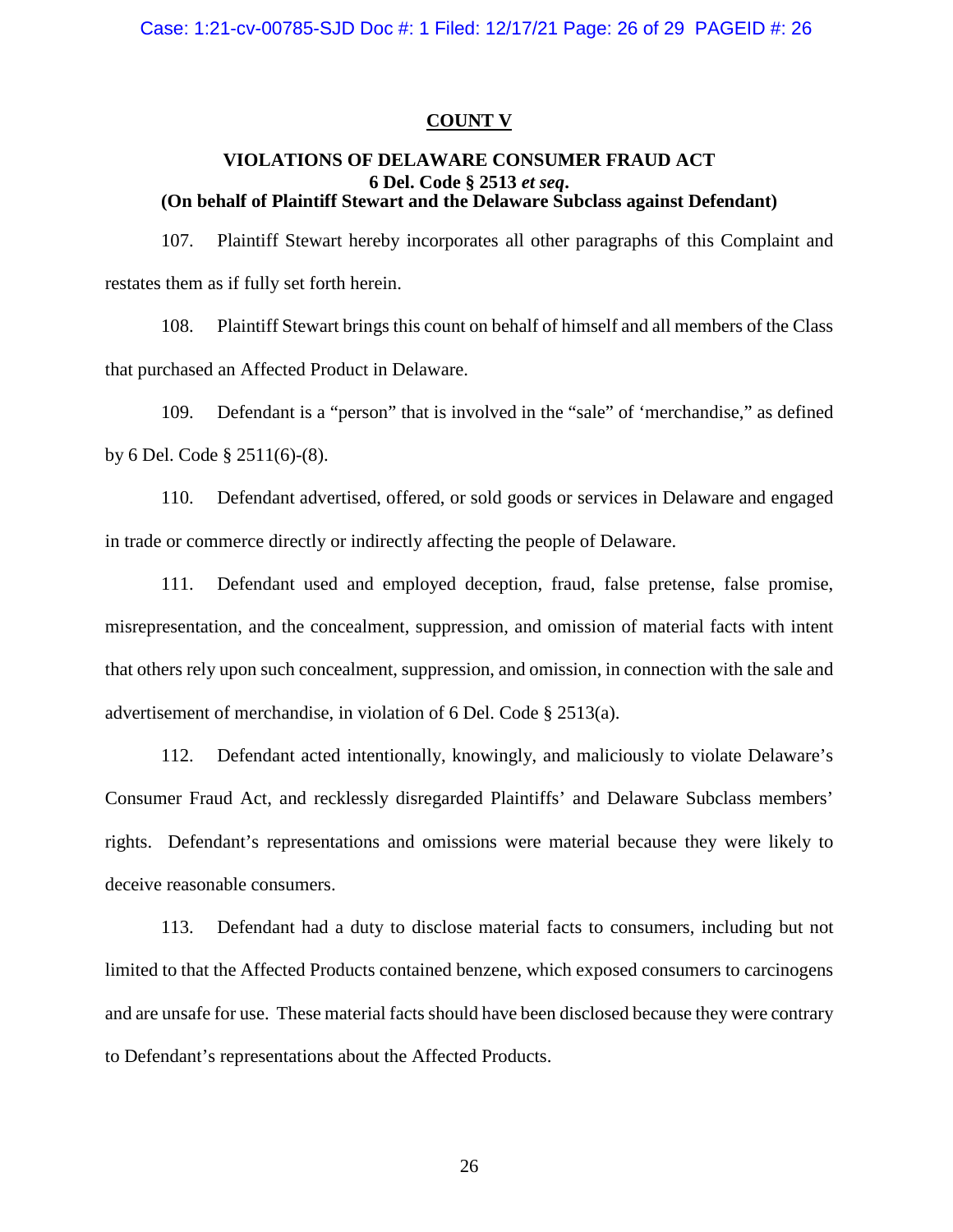### Case: 1:21-cv-00785-SJD Doc #: 1 Filed: 12/17/21 Page: 27 of 29 PAGEID #: 27

114. Instead, Defendant represented that "[s]afety is at the heart of everything [they] do[,]" and Defendant goes "beyond regulatory compliance to ensure every ingredient's safety[,]" and that its products were free of benzene.

115. Plaintiff Stewart and Delaware Subclass members acted reasonably in relying on Defendant's misrepresentations and omissions, the truth of which they could not have discovered.

116. Defendant's unlawful trade practices were gross, oppressive, and aggravated, and Defendant breached the trust of Plaintiff Stewart and Delaware Subclass members.

117. As a direct and proximate result of Defendant's deceptive acts and practices, Plaintiff Stewart and absent Delaware Subclass members have been injured and harmed because they would not have purchased the Affected Products on the same terms if they knew the true facts regarding the benzene content.

118. Plaintiff Stewart and Delaware Subclass members seek all monetary and nonmonetary relief allowed by law, including damages under 6 Del. Code § 2525 for injury resulting from the direct and natural consequences of Defendant's unlawful conduct; injunctive relief; and reasonable attorneys' fees and costs.

### **COUNT VI**

### **UNJUST ENRICHMENT (On behalf of the Plaintiffs and the Class (or alternatively, the Subclasses) against Defendant)**

119. Plaintiffs hereby incorporate all other paragraphs of this Complaint and restate them as if fully set forth herein.

120. Plaintiffs and Class members conferred benefits upon Defendant. Plaintiffs and Class members paid money for Defendant's worthless and defective Affected Products.

121. Defendant has unjustly retained the benefits conferred upon by Plaintiffs and Class members.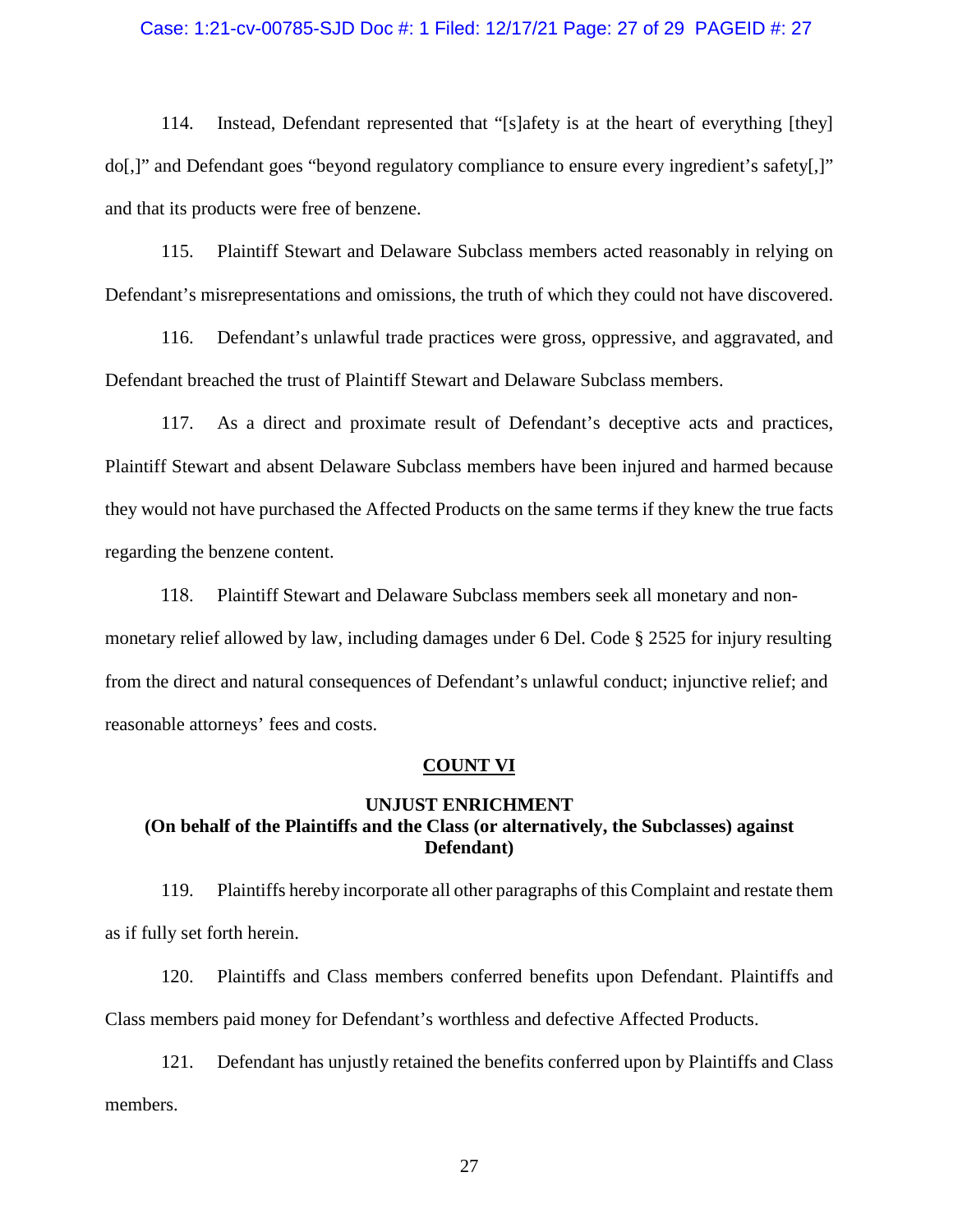### Case: 1:21-cv-00785-SJD Doc #: 1 Filed: 12/17/21 Page: 28 of 29 PAGEID #: 28

122. Defendant retained those benefits under circumstances that make it inequitable for Defendant to retain such benefits. Specifically, Defendant retained those benefits even though Defendant's Affected Products contain benzene and are unfit and unsafe for human use. If Plaintiffs and Class members had known the true nature of Defendant's Affected Products, they would not have purchased the products. Plaintiffs and Class members are therefore entitled to disgorgement and/or restitution as prayed for hereunder.

123. Because Defendant's retention of the non-gratuitous benefits conferred on it by Plaintiffs and members of the Class is unjust and inequitable, Defendant must pay restitution to Plaintiffs and members of the Class for its unjust enrichment, as ordered by the Court.

### **PRAYER FOR RELIEF**

**WHEREFORE**, Plaintiffs, on behalf of themselves and the proposed Classes, pray for relief and judgment against Defendant as follows:

a. Certifying the Classes pursuant to Rule 23 of the Federal Rules of Civil Procedure, appointing Plaintiffs as representatives of the Class, and designating Plaintiffs' counsel as Class Counsel;

b. Awarding Plaintiffs and the Classes compensatory damages, in an amount exceeding \$5,000,000, to be determined by proof;

c. Awarding Plaintiffs and the Classes appropriate relief, including but not limited to actual damages;

d. For declaratory and equitable relief, including restitution and disgorgement;

e. For an order enjoining Defendant from continuing to engage in the wrongful acts and practices alleged herein;

f. Awarding Plaintiffs and the Classes the costs of prosecuting this action, including expert witness fees;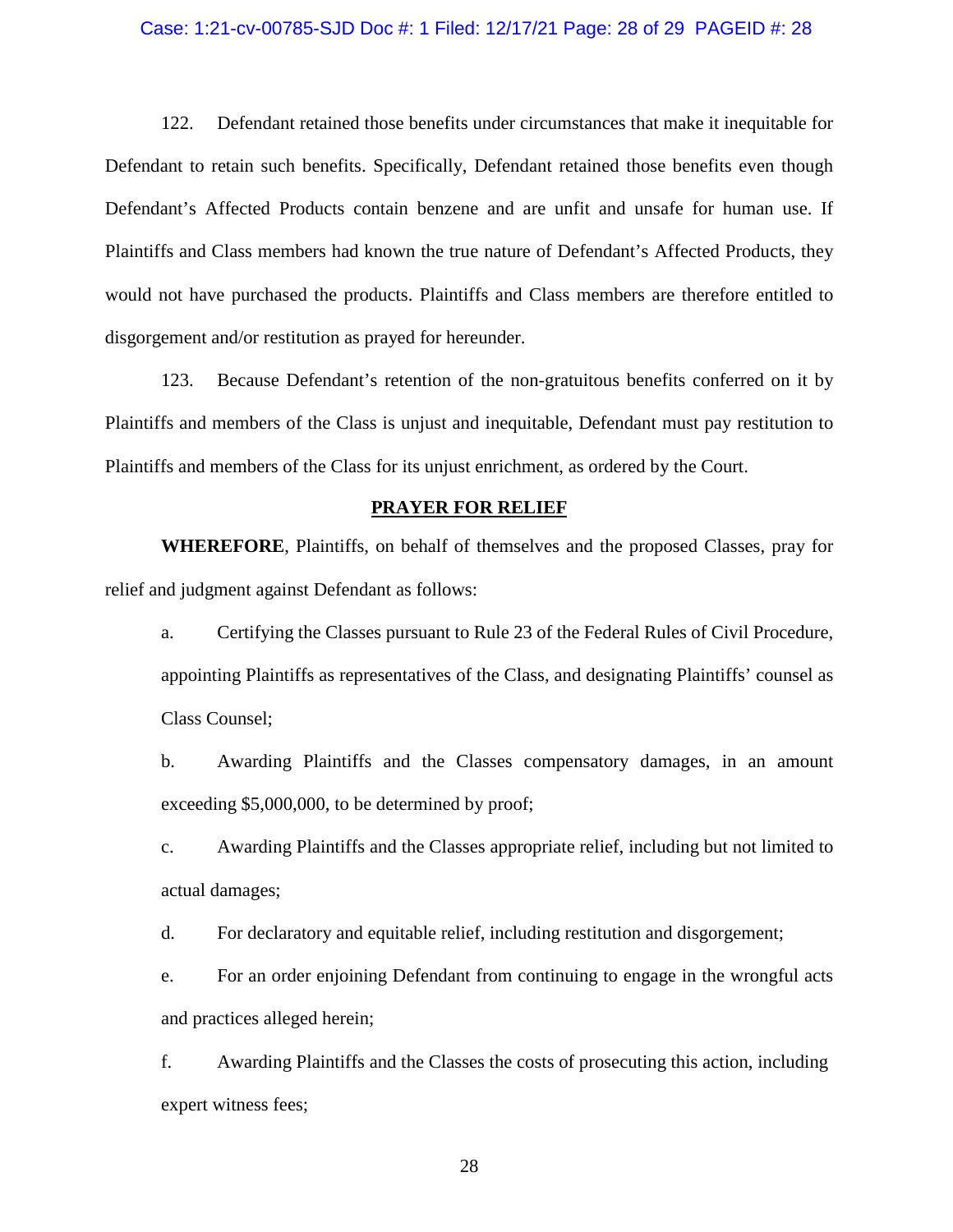### Case: 1:21-cv-00785-SJD Doc #: 1 Filed: 12/17/21 Page: 29 of 29 PAGEID #: 29

g. Awarding Plaintiffs and the Classes reasonable attorneys' fees and costs as allowable by law;

- h. Awarding pre-judgment and post-judgment interest;
- i. For punitive damages; and
- j. Granting any other relief as this Court may deem just and proper.

### **JURY TRIAL DEMANDED**

Plaintiffs hereby demand a trial by jury of all claims so triable.

Dated: December 17, 2021 Respectfully submitted,

/s/ Joseph J. Braun Joseph J. Braun (0069757) Richard S. Wayne (0022390) Jeffrey A. Levine (0095334) **STRAUSS TROY**  150 E. 4th Street, 4th Floor Cincinnati, Ohio 45202 Telephone: 513-621-2120 Facsimile: 513-241-8259 Email: jjbraun@strausstroy.com rswayne@strausstroy.com jalevine@strausstroy.com

Daniel A. Osborn (*pro hac vice* to be filed) **OSBORN LAW PC**  43 West 43rd Street, Suite 131 New York, New York 10036 Telephone: 212-725-9800 Facsimile: 212-725-9808 Email: dosborn@osbornlawpc.com

*Counsel for Plaintiffs*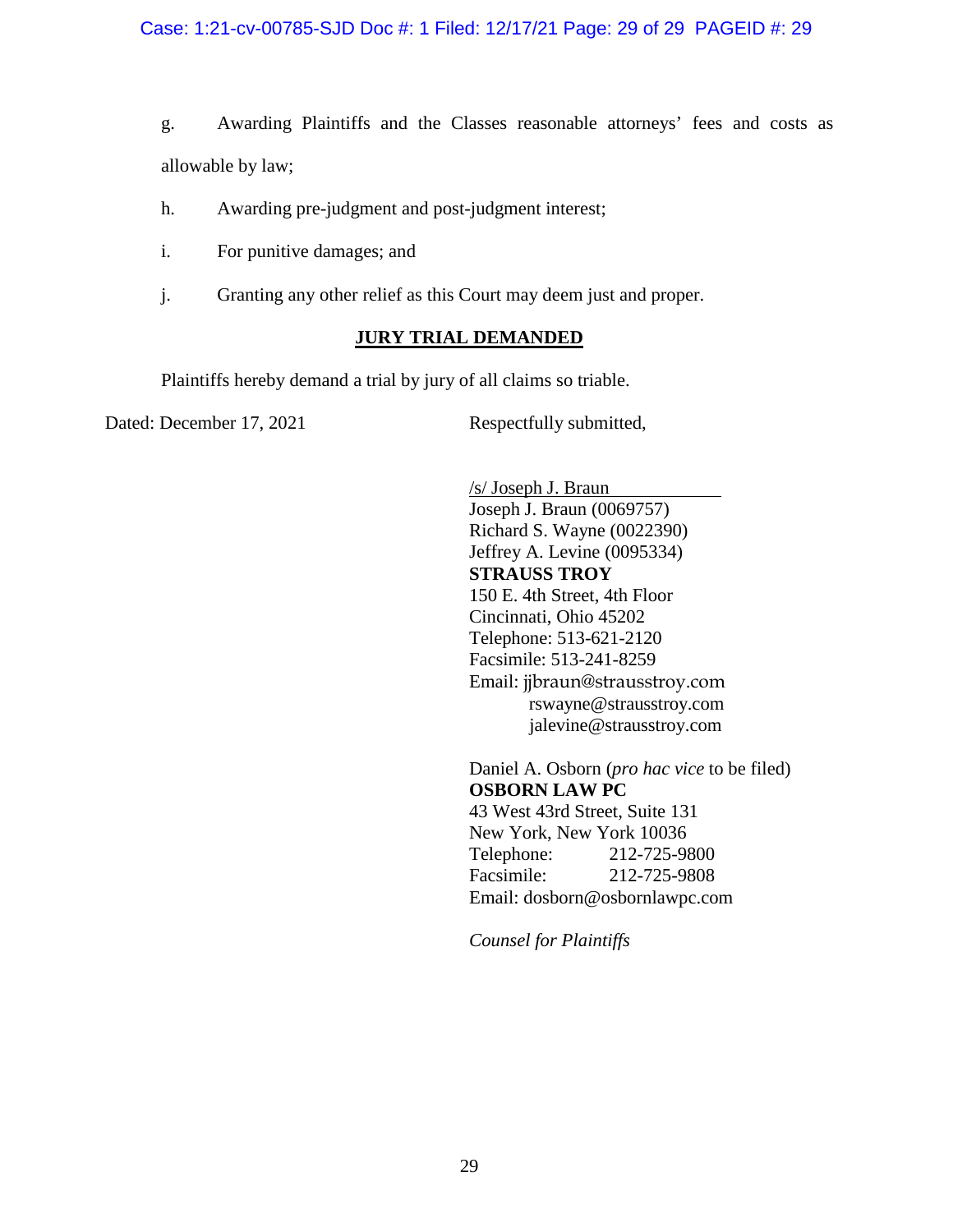# $_{\rm JS\,44\,~(Rev.~04/21)}$  Case: 1:21-cv-00785-SJD Q  $\bf QQ$   $\bf PQ$   $\bf PQ$   $\bf PQ$   $\bf RQ$   $\bf RQ$   $\bf PQ$   $\bf PQ$   $\bf PQ$   $\bf PQ$

The JS 44 civil cover sheet and the information contained herein neither replace nor supplement the filing and service of pleadings or other papers as required by law, except as provided by local rules of court. This form, approved by the Judicial Conference of the United States in September 1974, is required for the use of the Clerk of Court for the purpose of initiating the civil docket sheet. (SEE INSTRUCTIONS ON NEXT PAGE OF THIS FORM.)

| I. (a) PLAINTIFFS                                                                                                                                                                                                                                                                                                                                                                                                                                                                                                                                                       |                                                                                                                                                                                                                                                                                                                                                                                                                                                                                                                                                                                                                                                                                                                                                                                                                                                                                                                                                                                                                                                                                                                                                                     | <b>DEFENDANTS</b>                                                                                                                                                                                                                                                                                                                                                       |                                                                                                                                                                                                                                                                                                                                                                                                                                                                                             |                                                                                                                                                                                                                                                                                                                                                                                                                                                                                                                                                                                                                                              |  |  |
|-------------------------------------------------------------------------------------------------------------------------------------------------------------------------------------------------------------------------------------------------------------------------------------------------------------------------------------------------------------------------------------------------------------------------------------------------------------------------------------------------------------------------------------------------------------------------|---------------------------------------------------------------------------------------------------------------------------------------------------------------------------------------------------------------------------------------------------------------------------------------------------------------------------------------------------------------------------------------------------------------------------------------------------------------------------------------------------------------------------------------------------------------------------------------------------------------------------------------------------------------------------------------------------------------------------------------------------------------------------------------------------------------------------------------------------------------------------------------------------------------------------------------------------------------------------------------------------------------------------------------------------------------------------------------------------------------------------------------------------------------------|-------------------------------------------------------------------------------------------------------------------------------------------------------------------------------------------------------------------------------------------------------------------------------------------------------------------------------------------------------------------------|---------------------------------------------------------------------------------------------------------------------------------------------------------------------------------------------------------------------------------------------------------------------------------------------------------------------------------------------------------------------------------------------------------------------------------------------------------------------------------------------|----------------------------------------------------------------------------------------------------------------------------------------------------------------------------------------------------------------------------------------------------------------------------------------------------------------------------------------------------------------------------------------------------------------------------------------------------------------------------------------------------------------------------------------------------------------------------------------------------------------------------------------------|--|--|
|                                                                                                                                                                                                                                                                                                                                                                                                                                                                                                                                                                         | Patricia Kelley, Jeremy Wilson, Dante Melendez and<br>Darrell Stewart on behalf of themselves and a class of all                                                                                                                                                                                                                                                                                                                                                                                                                                                                                                                                                                                                                                                                                                                                                                                                                                                                                                                                                                                                                                                    | THE PROCTER & GAMBLE COMPANY                                                                                                                                                                                                                                                                                                                                            |                                                                                                                                                                                                                                                                                                                                                                                                                                                                                             |                                                                                                                                                                                                                                                                                                                                                                                                                                                                                                                                                                                                                                              |  |  |
| (b) County of Residence of First Listed Plaintiff                                                                                                                                                                                                                                                                                                                                                                                                                                                                                                                       | Clermont (Ohio)                                                                                                                                                                                                                                                                                                                                                                                                                                                                                                                                                                                                                                                                                                                                                                                                                                                                                                                                                                                                                                                                                                                                                     | Hamilton (Ohio)<br>County of Residence of First Listed Defendant                                                                                                                                                                                                                                                                                                        |                                                                                                                                                                                                                                                                                                                                                                                                                                                                                             |                                                                                                                                                                                                                                                                                                                                                                                                                                                                                                                                                                                                                                              |  |  |
|                                                                                                                                                                                                                                                                                                                                                                                                                                                                                                                                                                         | (EXCEPT IN U.S. PLAINTIFF CASES)                                                                                                                                                                                                                                                                                                                                                                                                                                                                                                                                                                                                                                                                                                                                                                                                                                                                                                                                                                                                                                                                                                                                    | (IN U.S. PLAINTIFF CASES ONLY)<br>IN LAND CONDEMNATION CASES, USE THE LOCATION OF<br>NOTE:<br>THE TRACT OF LAND INVOLVED.                                                                                                                                                                                                                                               |                                                                                                                                                                                                                                                                                                                                                                                                                                                                                             |                                                                                                                                                                                                                                                                                                                                                                                                                                                                                                                                                                                                                                              |  |  |
| (c)                                                                                                                                                                                                                                                                                                                                                                                                                                                                                                                                                                     | Attorneys (Firm Name, Address, and Telephone Number)                                                                                                                                                                                                                                                                                                                                                                                                                                                                                                                                                                                                                                                                                                                                                                                                                                                                                                                                                                                                                                                                                                                | Attorneys (If Known)                                                                                                                                                                                                                                                                                                                                                    |                                                                                                                                                                                                                                                                                                                                                                                                                                                                                             |                                                                                                                                                                                                                                                                                                                                                                                                                                                                                                                                                                                                                                              |  |  |
|                                                                                                                                                                                                                                                                                                                                                                                                                                                                                                                                                                         | Joseph J. Braun, Esq., Strauss Troy Co., LPA<br>150 E. 4th St., Cincinnati, OH 45202                                                                                                                                                                                                                                                                                                                                                                                                                                                                                                                                                                                                                                                                                                                                                                                                                                                                                                                                                                                                                                                                                |                                                                                                                                                                                                                                                                                                                                                                         | Andrew Soukup, Esq., Covington & Burling LLP, One                                                                                                                                                                                                                                                                                                                                                                                                                                           | CityCenter, 850 Tenth St. NW, Washington, DC 20001-4956                                                                                                                                                                                                                                                                                                                                                                                                                                                                                                                                                                                      |  |  |
|                                                                                                                                                                                                                                                                                                                                                                                                                                                                                                                                                                         | <b>II. BASIS OF JURISDICTION</b> (Place an "X" in One Box Only)                                                                                                                                                                                                                                                                                                                                                                                                                                                                                                                                                                                                                                                                                                                                                                                                                                                                                                                                                                                                                                                                                                     |                                                                                                                                                                                                                                                                                                                                                                         |                                                                                                                                                                                                                                                                                                                                                                                                                                                                                             | <b>III. CITIZENSHIP OF PRINCIPAL PARTIES</b> (Place an "X" in One Box for Plaintiff                                                                                                                                                                                                                                                                                                                                                                                                                                                                                                                                                          |  |  |
| U.S. Government<br>$\Box$<br>Plaintiff                                                                                                                                                                                                                                                                                                                                                                                                                                                                                                                                  | <b>Federal Question</b><br>(U.S. Government Not a Party)                                                                                                                                                                                                                                                                                                                                                                                                                                                                                                                                                                                                                                                                                                                                                                                                                                                                                                                                                                                                                                                                                                            | (For Diversity Cases Only)<br><b>PTF</b><br>Citizen of This State<br>$\vert x \vert$ 1                                                                                                                                                                                                                                                                                  | <b>DEF</b><br>Incorporated or Principal Place<br>-1<br>of Business In This State                                                                                                                                                                                                                                                                                                                                                                                                            | and One Box for Defendant)<br><b>PTF</b><br>DEF<br>$\sqrt{\mathbf{x}}$ 4                                                                                                                                                                                                                                                                                                                                                                                                                                                                                                                                                                     |  |  |
| U.S. Government<br>$\vert$   2<br>Defendant                                                                                                                                                                                                                                                                                                                                                                                                                                                                                                                             | $\times$ 4 Diversity<br>(Indicate Citizenship of Parties in Item III)                                                                                                                                                                                                                                                                                                                                                                                                                                                                                                                                                                                                                                                                                                                                                                                                                                                                                                                                                                                                                                                                                               | x 2<br>Citizen of Another State                                                                                                                                                                                                                                                                                                                                         | Incorporated and Principal Place<br>2<br>of Business In Another State                                                                                                                                                                                                                                                                                                                                                                                                                       | $\vert$ 5<br>.5                                                                                                                                                                                                                                                                                                                                                                                                                                                                                                                                                                                                                              |  |  |
|                                                                                                                                                                                                                                                                                                                                                                                                                                                                                                                                                                         |                                                                                                                                                                                                                                                                                                                                                                                                                                                                                                                                                                                                                                                                                                                                                                                                                                                                                                                                                                                                                                                                                                                                                                     | Citizen or Subject of a<br>Foreign Country                                                                                                                                                                                                                                                                                                                              | Foreign Nation<br>  3<br>3                                                                                                                                                                                                                                                                                                                                                                                                                                                                  | $\sqrt{6}$<br>6                                                                                                                                                                                                                                                                                                                                                                                                                                                                                                                                                                                                                              |  |  |
| <b>IV. NATURE OF SUIT</b> (Place an "X" in One Box Only)                                                                                                                                                                                                                                                                                                                                                                                                                                                                                                                |                                                                                                                                                                                                                                                                                                                                                                                                                                                                                                                                                                                                                                                                                                                                                                                                                                                                                                                                                                                                                                                                                                                                                                     |                                                                                                                                                                                                                                                                                                                                                                         | Click here for: Nature of Suit Code Descriptions.                                                                                                                                                                                                                                                                                                                                                                                                                                           |                                                                                                                                                                                                                                                                                                                                                                                                                                                                                                                                                                                                                                              |  |  |
| <b>CONTRACT</b><br>110 Insurance                                                                                                                                                                                                                                                                                                                                                                                                                                                                                                                                        | <b>TORTS</b><br>PERSONAL INJURY<br>PERSONAL INJURY                                                                                                                                                                                                                                                                                                                                                                                                                                                                                                                                                                                                                                                                                                                                                                                                                                                                                                                                                                                                                                                                                                                  | <b>FORFEITURE/PENALTY</b><br>625 Drug Related Seizure                                                                                                                                                                                                                                                                                                                   | <b>BANKRUPTCY</b><br>422 Appeal 28 USC 158                                                                                                                                                                                                                                                                                                                                                                                                                                                  | <b>OTHER STATUTES</b><br>375 False Claims Act                                                                                                                                                                                                                                                                                                                                                                                                                                                                                                                                                                                                |  |  |
| 120 Marine<br>130 Miller Act<br>140 Negotiable Instrument<br>150 Recovery of Overpayment<br>& Enforcement of Judgment<br>151 Medicare Act<br>152 Recovery of Defaulted<br><b>Student Loans</b><br>(Excludes Veterans)<br>153 Recovery of Overpayment<br>of Veteran's Benefits<br>160 Stockholders' Suits<br>190 Other Contract<br>195 Contract Product Liability<br>196 Franchise<br><b>REAL PROPERTY</b><br>210 Land Condemnation<br>220 Foreclosure<br>230 Rent Lease & Ejectment<br>240 Torts to Land<br>245 Tort Product Liability<br>$\Box$ 243 1011 100000 200000 | 310 Airplane<br>365 Personal Injury -<br>315 Airplane Product<br>Product Liability<br>367 Health Care/<br>Liability<br>320 Assault, Libel &<br>Pharmaceutical<br>Slander<br>Personal Injury<br>330 Federal Employers'<br><b>Product Liability</b><br>Liability<br>368 Asbestos Personal<br>340 Marine<br><b>Injury Product</b><br>Liability<br>345 Marine Product<br>PERSONAL PROPERTY<br>Liability<br>350 Motor Vehicle<br>$\vert x \vert$ 370 Other Fraud<br>355 Motor Vehicle<br>371 Truth in Lending<br>380 Other Personal<br>Product Liability<br>360 Other Personal<br><b>Property Damage</b><br>385 Property Damage<br>Injury<br>362 Personal Injury -<br>Product Liability<br>Medical Malpractice<br><b>CIVIL RIGHTS</b><br><b>PRISONER PETITIONS</b><br>440 Other Civil Rights<br><b>Habeas Corpus:</b><br>441 Voting<br>463 Alien Detainee<br>510 Motions to Vacate<br>442 Employment<br>443 Housing/<br>Sentence<br>530 General<br>Accommodations<br>535 Death Penalty<br>445 Amer. w/Disabilities -<br>Employment<br>Other:<br>446 Amer. w/Disabilities -<br>540 Mandamus & Other<br>550 Civil Rights<br>Other<br>448 Education<br>555 Prison Condition | of Property 21 USC 881<br>690 Other<br><b>LABOR</b><br>710 Fair Labor Standards<br>Act<br>720 Labor/Management<br>Relations<br>740 Railway Labor Act<br>751 Family and Medical<br>Leave Act<br>790 Other Labor Litigation<br>791 Employee Retirement<br>Income Security Act<br><b>IMMIGRATION</b><br>462 Naturalization Application<br>465 Other Immigration<br>Actions | 423 Withdrawal<br>28 USC 157<br><b>INTELLECTUAL</b><br><b>PROPERTY RIGHTS</b><br>820 Copyrights<br>830 Patent<br>835 Patent - Abbreviated<br>New Drug Application<br>840 Trademark<br>880 Defend Trade Secrets<br>Act of 2016<br><b>SOCIAL SECURITY</b><br>861 HIA (1395ff)<br>862 Black Lung (923)<br>863 DIWC/DIWW (405(g))<br>864 SSID Title XVI<br>$865$ RSI $(405(g))$<br><b>FEDERAL TAX SUITS</b><br>870 Taxes (U.S. Plaintiff<br>or Defendant)<br>871 IRS-Third Party<br>26 USC 7609 | 376 Qui Tam (31 USC<br>3729(a)<br>400 State Reapportionment<br>410 Antitrust<br>430 Banks and Banking<br>450 Commerce<br>460 Deportation<br>470 Racketeer Influenced and<br>Corrupt Organizations<br>480 Consumer Credit<br>(15 USC 1681 or 1692)<br>485 Telephone Consumer<br>Protection Act<br>490 Cable/Sat TV<br>850 Securities/Commodities/<br>Exchange<br>890 Other Statutory Actions<br>891 Agricultural Acts<br>893 Environmental Matters<br>895 Freedom of Information<br>Act<br>896 Arbitration<br>899 Administrative Procedure<br>Act/Review or Appeal of<br>Agency Decision<br>950 Constitutionality of<br><b>State Statutes</b> |  |  |
| V. ORIGIN (Place an "X" in One Box Only)<br>Original<br>$\sqrt{x}$ <sup>1</sup><br>Proceeding                                                                                                                                                                                                                                                                                                                                                                                                                                                                           | 560 Civil Detainee -<br>Conditions of<br>Confinement<br>$\neg$ 2 Removed from<br>Remanded from<br>3<br><b>State Court</b><br>Appellate Court                                                                                                                                                                                                                                                                                                                                                                                                                                                                                                                                                                                                                                                                                                                                                                                                                                                                                                                                                                                                                        | 74 Reinstated or<br>5 Transferred from<br>Reopened                                                                                                                                                                                                                                                                                                                      | 6 Multidistrict<br>Another District<br>Litigation -                                                                                                                                                                                                                                                                                                                                                                                                                                         | $\Box$ 8 Multidistrict<br>Litigation -                                                                                                                                                                                                                                                                                                                                                                                                                                                                                                                                                                                                       |  |  |
|                                                                                                                                                                                                                                                                                                                                                                                                                                                                                                                                                                         |                                                                                                                                                                                                                                                                                                                                                                                                                                                                                                                                                                                                                                                                                                                                                                                                                                                                                                                                                                                                                                                                                                                                                                     | (specify)                                                                                                                                                                                                                                                                                                                                                               | Transfer                                                                                                                                                                                                                                                                                                                                                                                                                                                                                    | Direct File                                                                                                                                                                                                                                                                                                                                                                                                                                                                                                                                                                                                                                  |  |  |
| <b>VI. CAUSE OF ACTION</b>                                                                                                                                                                                                                                                                                                                                                                                                                                                                                                                                              | Cite the U.S. Civil Statute under which you are filing (Do not cite jurisdictional statutes unless diversity):<br>28 U.S.C. 1332<br>Brief description of cause:<br>Violation of State Consumer Protection Statutes                                                                                                                                                                                                                                                                                                                                                                                                                                                                                                                                                                                                                                                                                                                                                                                                                                                                                                                                                  |                                                                                                                                                                                                                                                                                                                                                                         |                                                                                                                                                                                                                                                                                                                                                                                                                                                                                             |                                                                                                                                                                                                                                                                                                                                                                                                                                                                                                                                                                                                                                              |  |  |
| VII. REQUESTED IN<br><b>COMPLAINT:</b>                                                                                                                                                                                                                                                                                                                                                                                                                                                                                                                                  | $\vert x \vert$<br>CHECK IF THIS IS A CLASS ACTION<br>UNDER RULE 23, F.R.Cv.P.                                                                                                                                                                                                                                                                                                                                                                                                                                                                                                                                                                                                                                                                                                                                                                                                                                                                                                                                                                                                                                                                                      | <b>DEMAND \$</b>                                                                                                                                                                                                                                                                                                                                                        | <b>JURY DEMAND:</b>                                                                                                                                                                                                                                                                                                                                                                                                                                                                         | CHECK YES only if demanded in complaint:<br>$\vert \mathbf{x} \vert$ Yes<br> No                                                                                                                                                                                                                                                                                                                                                                                                                                                                                                                                                              |  |  |
| VIII. RELATED CASE(S)<br><b>IF ANY</b>                                                                                                                                                                                                                                                                                                                                                                                                                                                                                                                                  | (See instructions):<br><b>JUDGE</b>                                                                                                                                                                                                                                                                                                                                                                                                                                                                                                                                                                                                                                                                                                                                                                                                                                                                                                                                                                                                                                                                                                                                 | Douglas R. Cole and Matthew McFarland                                                                                                                                                                                                                                                                                                                                   |                                                                                                                                                                                                                                                                                                                                                                                                                                                                                             | DOCKET NUMBER 1:21-cv-723/1:21-cv-734/1:21-cv762                                                                                                                                                                                                                                                                                                                                                                                                                                                                                                                                                                                             |  |  |
| <b>DATE</b>                                                                                                                                                                                                                                                                                                                                                                                                                                                                                                                                                             | SIGNATURE OF ATTORNEY OF RECORD                                                                                                                                                                                                                                                                                                                                                                                                                                                                                                                                                                                                                                                                                                                                                                                                                                                                                                                                                                                                                                                                                                                                     |                                                                                                                                                                                                                                                                                                                                                                         |                                                                                                                                                                                                                                                                                                                                                                                                                                                                                             |                                                                                                                                                                                                                                                                                                                                                                                                                                                                                                                                                                                                                                              |  |  |
| 12-17-2021<br>FOR OFFICE USE ONLY                                                                                                                                                                                                                                                                                                                                                                                                                                                                                                                                       | /s/ Joseph J. Braun                                                                                                                                                                                                                                                                                                                                                                                                                                                                                                                                                                                                                                                                                                                                                                                                                                                                                                                                                                                                                                                                                                                                                 |                                                                                                                                                                                                                                                                                                                                                                         |                                                                                                                                                                                                                                                                                                                                                                                                                                                                                             |                                                                                                                                                                                                                                                                                                                                                                                                                                                                                                                                                                                                                                              |  |  |
| <b>RECEIPT#</b>                                                                                                                                                                                                                                                                                                                                                                                                                                                                                                                                                         | <b>AMOUNT</b><br><b>APPLYING IFP</b>                                                                                                                                                                                                                                                                                                                                                                                                                                                                                                                                                                                                                                                                                                                                                                                                                                                                                                                                                                                                                                                                                                                                | <b>JUDGE</b>                                                                                                                                                                                                                                                                                                                                                            | MAG. JUDGE                                                                                                                                                                                                                                                                                                                                                                                                                                                                                  |                                                                                                                                                                                                                                                                                                                                                                                                                                                                                                                                                                                                                                              |  |  |
|                                                                                                                                                                                                                                                                                                                                                                                                                                                                                                                                                                         |                                                                                                                                                                                                                                                                                                                                                                                                                                                                                                                                                                                                                                                                                                                                                                                                                                                                                                                                                                                                                                                                                                                                                                     |                                                                                                                                                                                                                                                                                                                                                                         |                                                                                                                                                                                                                                                                                                                                                                                                                                                                                             |                                                                                                                                                                                                                                                                                                                                                                                                                                                                                                                                                                                                                                              |  |  |